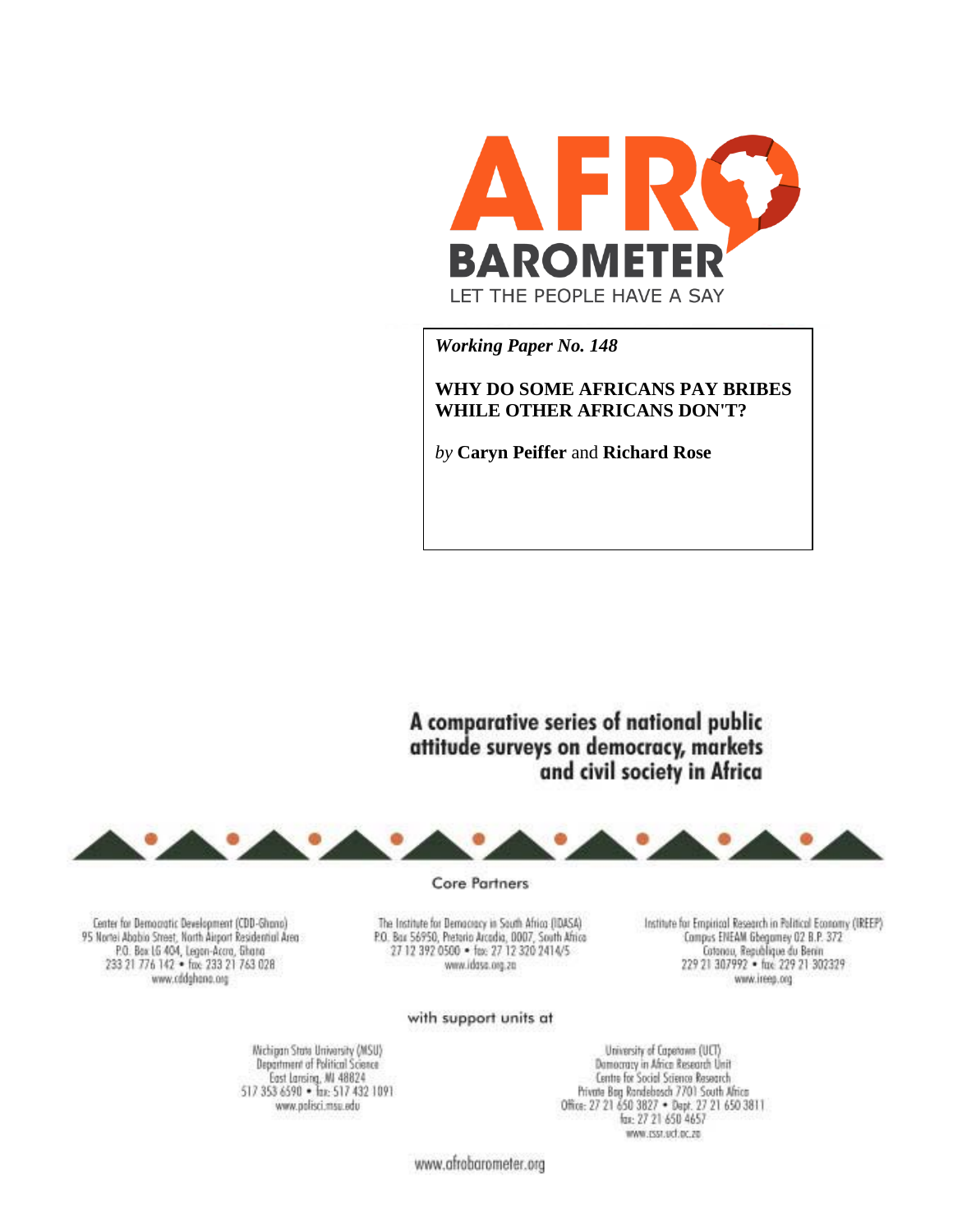# **AFROBAROMETER WORKING PAPERS**

*Working Paper No. 148*

# **WHY DO SOME AFRICANS PAY BRIBES WHILE OTHER AFRICANS DON'T?**

*by* **Caryn Peiffer** and **Richard Rose**

**September 2014**

Caryn Peiffer, formerly a research fellow at the Centre for the Study of Public Policy at the University of Strathclyde, is a research fellow at the Developmental Leadership Program at the University of Birmingham. Email: [caryn.peiffer@gmail.com](mailto:caryn.peiffer@gmail.com)

Richard Rose is director of the Centre for the Study of Public Policy at the University of Strathclyde. Email: [Richard.rose@strath.ac.uk](mailto:Richard.rose@strath.ac.uk)

Copyright Afrobarometer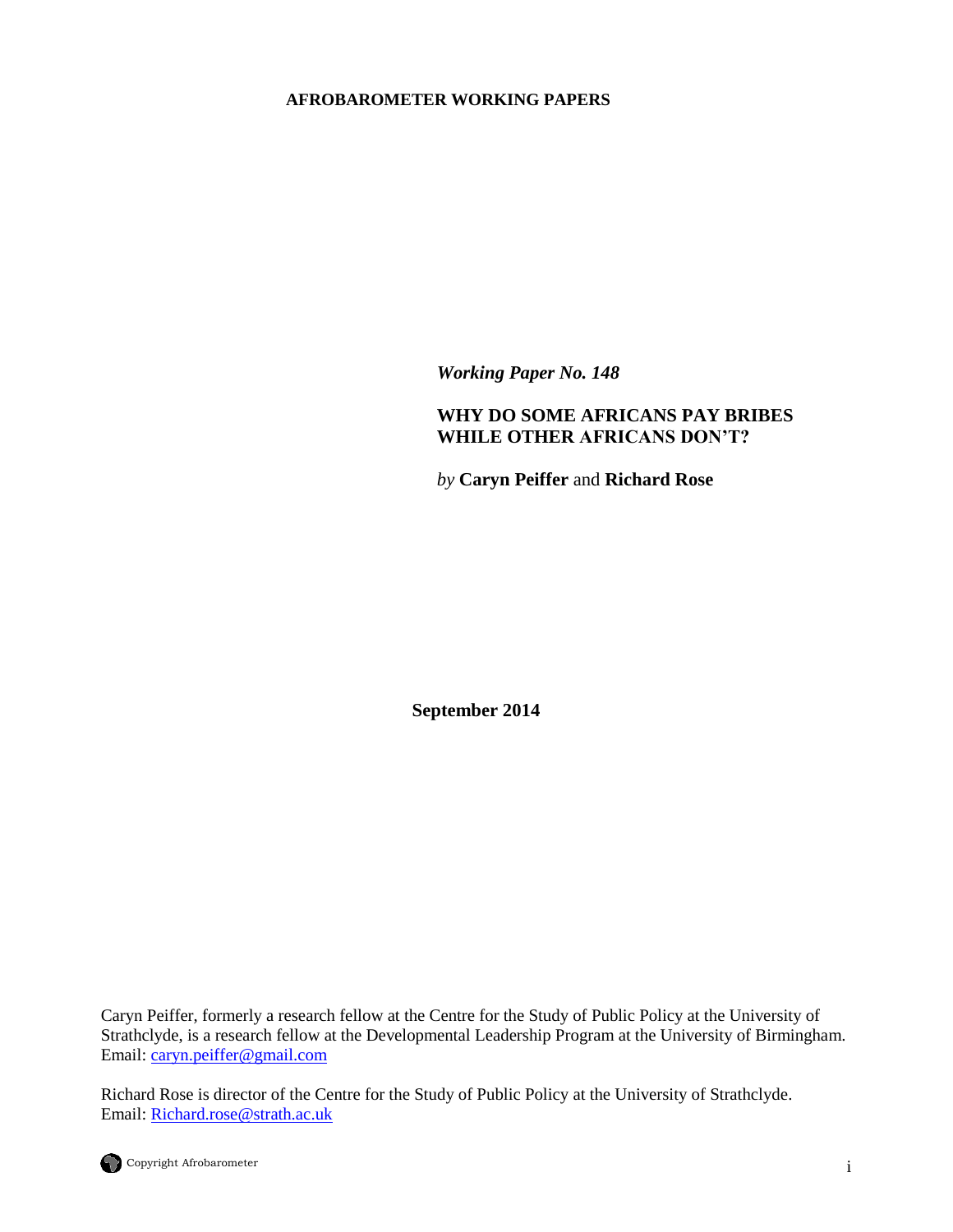# **AFROBAROMETER WORKING PAPERS**

Editor Michael Bratton

Editorial Board E. Gyimah-Boadi Carolyn Logan Robert Mattes Leonard Wantchekon

Afrobarometer publications report the results of national sample surveys on the attitudes of citizens in selected African countries toward democracy, markets, civil society, and other aspects of development. Afrobarometer is a collaborative enterprise of the Center for Democratic Development (CDD) in Ghana, the Institute for Empirical Research in Political Economy (IREEP) in Benin, the Institute for Justice and Reconciliation (IJR) in South Africa, and the Institute for Development Studies (IDS) at the University of Nairobi in Kenya, with support from Michigan State University (MSU) and the University of Cape Town Centre for Social Science Research (UCT/CSSR). Afrobarometer papers are simultaneously co-published by these partner institutions and Globalbarometer.

Working papers and briefing papers can be downloaded in Adobe Acrobat format from [www.afrobarometer.org.](http://www.afrobarometer.org/)

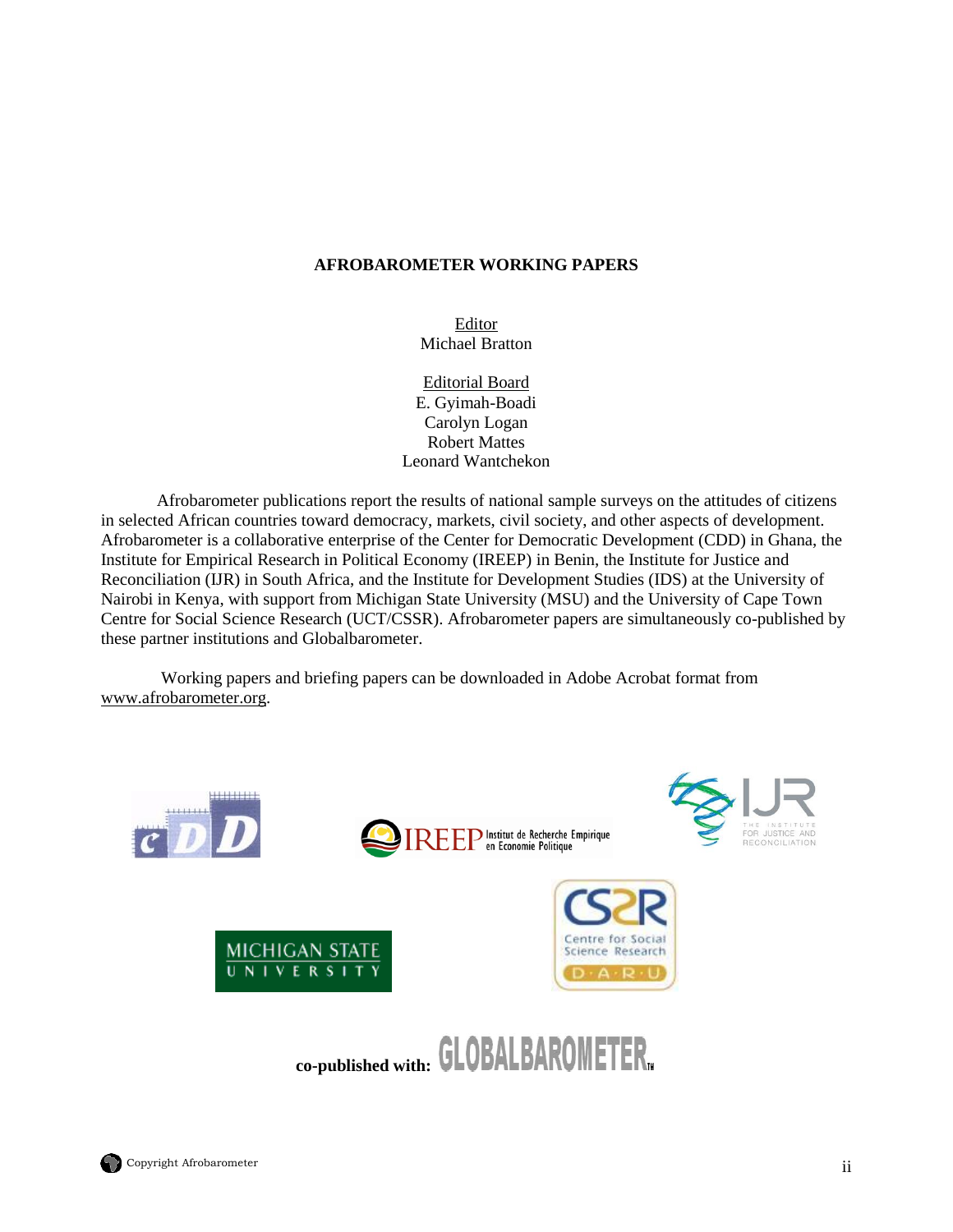## **ABSTRACT**

Generalizations about African societies being pervasively corrupt are refuted in this innovative paper. Among 25,397 Afrobarometer respondents in 18 countries, 26% report paying a bribe, while 74% do not. Five hypotheses offer explanations: institutional context, inequalities of socio-economic resources, social inclusion and exclusion, social and political capital, and conflicting norms. Multilevel statistical analysis identifies as most important: contextual differences in colonial legacies, ethnic politicization, service provision, press freedom, and having social or political capital. The analysis emphasizes studying behavior rather than perceptions of corruption and supports a public-policy focus on bribery as an exchange for specific public services.

Acknowledgments: This paper is part of a five-year project on the global analysis of the experience of corruption reported in multiple Barometer surveys. It is funded by a grant from the British Economic and Social Research Council (ES/13482X/1). For further details, see www.cspp.strath.ac.uk/corrupgov.html. In preparing the paper, we have benefited from comments by Pierre Englebert, William Mishler, and two anonymous reviewers.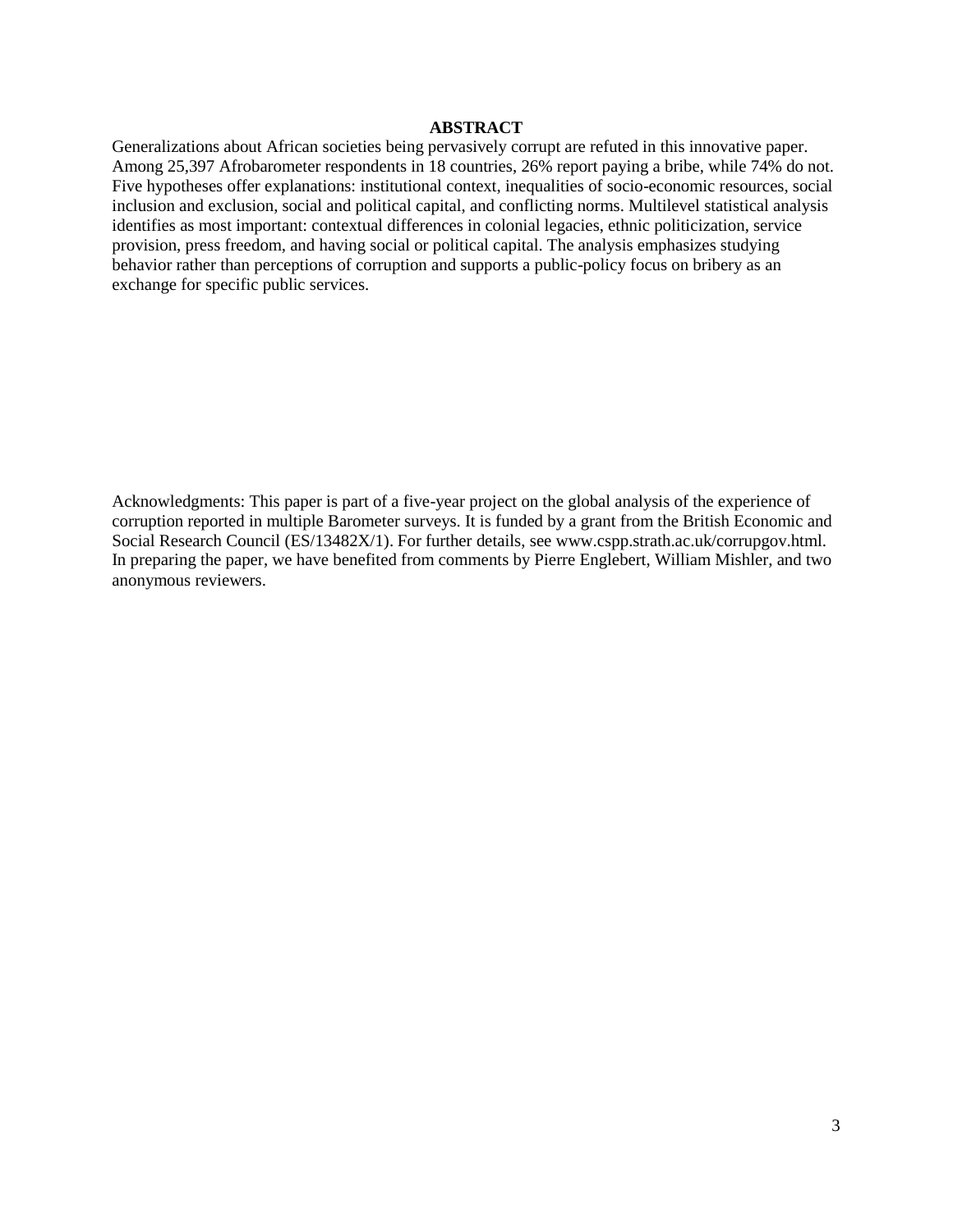# **INTRODUCTION**

 $\overline{\phantom{a}}$ 

The relationship of public officials and citizens who receive public services can take many different forms. In the ideal-type Weberian state, officials deliver public services to individuals according to bureaucratic rules. However, a state in which there is a substantial amount of bribery, in which public officials receive a material benefit from individuals in exchange for the provision of a public service in violation of bureaucratic rules, is unable or unwilling to enforce impartial bureaucratic procedures on its own officials (Rothstein, 2011, p. 14). Although bribery is not the only activity that can make a government corrupt, it is an integral part of every definition of corruption (see Heidenheimer and Johnston, 2004; Heywood and Rose, 2014). Weber"s (1948) emphasis on the culture-specific origins of bureaucratic norms has been borne out by the difficulties that intergovernmental agencies have faced in seeking to promote governance without bribery (Norad, 2011; Banerjee et al., 2012; Mungiu-Pippidi, 2013).

Bribery has long been described as a pervasive, even banal feature of African states (Médard, 2004). The macro-level rating of national political systems by the Corruption Perceptions Index (CPI) of Transparency International (2014) supports this judgment. On a scale with 100 representing the highest level of integrity and zero the most corruption, the mean rating for 48 African countries is 33. The mean CPI rating for Asian countries is 40; for Latin American countries, 43; for post-Communist states, 51; and for member states of the European Union, 65. Chabal and Daloz (1999, p. 99) conclude, "Corruption is not just endemic but an integral part of the social fabric of life [in Africa]."

Explanations of corruption in African<sup>1</sup> states are multiple. Ekeh's (1975) seminal article offered a cultural theory that postulated that many African public officials do not see themselves as rule-bound bureaucrats in the Western mode but have a primordial loyalty to family, kin, and ethnic groups. Researchers have subsequently elaborated on the way in which patron-client networks have persisted by mixing of formal bureaucratic procedures with more traditional patron-client relationships and neo-patrimonial norms (Bayart, 1993, p. 238; Olivier de Sardan, 1999; Smith, 2001; Gyimah-Brempong, 2002; Bratton, Mattes, and Gyimah-Boadi, 2005:38; Blundo and Olivier de Sardan, 2006; Andvig, 2008, p. 22). Theories that view African states from a global perspective offer explanations for corruption in terms of generic attributes of economic development, political institutions, traits of national culture, or other system-level characteristics (for reviews, see Hofstede, 1997, 1999; Treisman, 2000; Aidt, 2011).

Although they are quantitative, macro-level indexes are also subjective, aggregating the opinions of business consultants and desk-based researchers evaluating published materials (Transparency International, 2014; World Bank, 2013). By contrast, sample surveys ask individuals whether they sometimes obtain public services in exchange for small sums of money paid as bribes to low-level public officials working in their community. Micro-level survey data is subjective in the sense of being personal reports of behavior and attitudes rather than data registered in official statistics of the governing process.

A different picture emerges when the focus is shifted from generalizing about national corruption to particularizing about the micro-level relation between individuals and public officials within a state. A holistic national index such as the CPI precludes considering why some individuals in a society pay bribes while others do not. It is important to consider this because national sample surveys invariably find differences in the reported experience of respondents. For example, the Global Corruption Barometer survey found that 24% of its multinational respondents reported paying a bribe, while 76% did not. Similar within-nation divisions are found in Afrobarometer surveys (Transparency International, 2013; [www.afrobarometer.org\)](http://www.afrobarometer.org/).

The public services that are the object of analysis in surveys about individual and household experience are a distinctive form of excludable goods, with public officials having a choice about whether or not to

 $<sup>1</sup>$  In this paper, the word "Africa" refers to the sub-Saharan portion of the continent, and the term "Africans" refers</sup> to people who live in sub-Saharan Africa.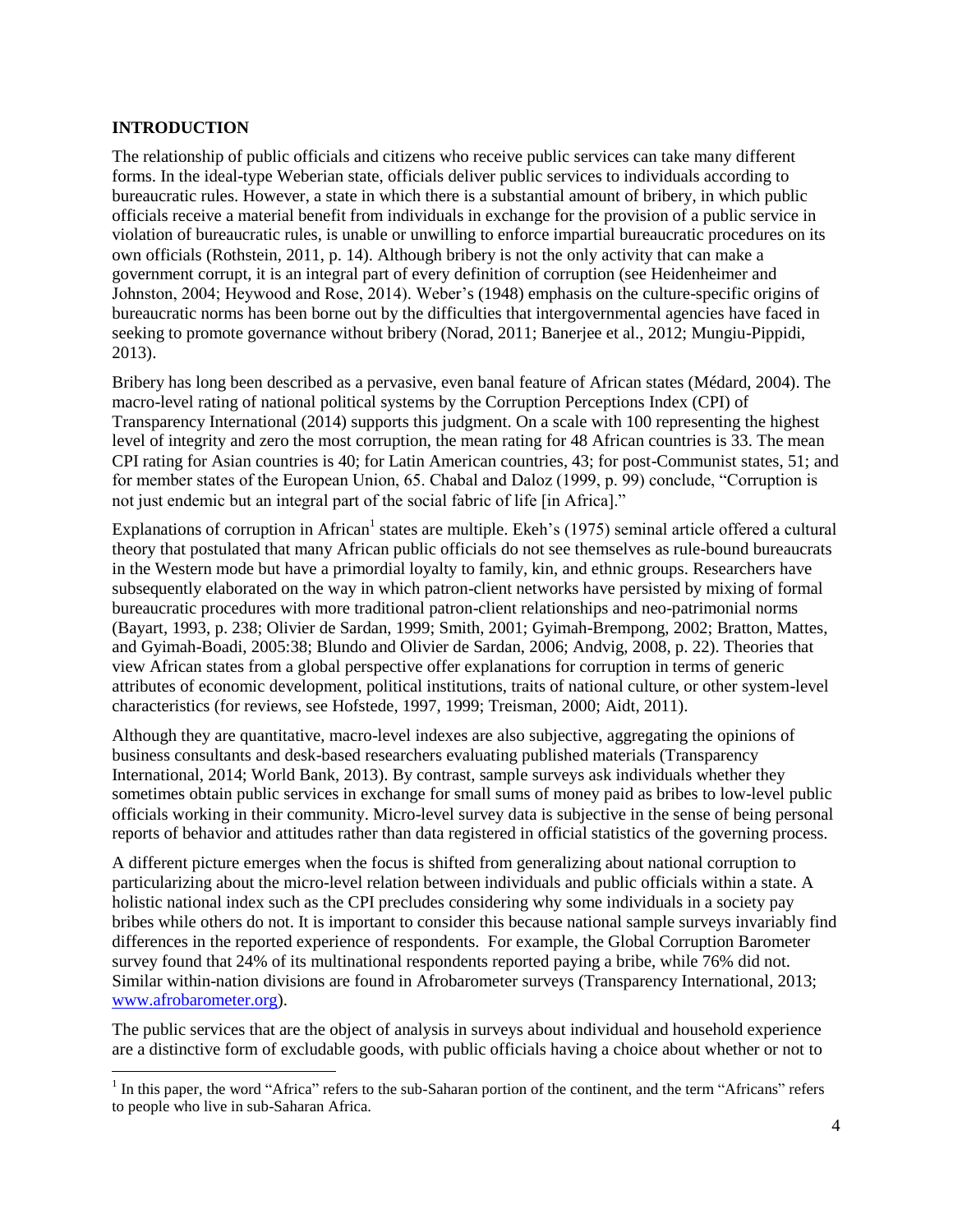provide a service to an identifiable recipient. However, some major public policy services are nonexcludable, such as national security, the rate of inflation, and air quality (Samuelson, 1954). Although these collective goods affect everyone in a society, officials cannot collect bribes to deliver them because no one can be excluded from their effects. Excludable goods and services are colloquially described as objects of grand or petty bribes. Grand bribery refers to the large sums paid to national politicians and high-ranking civil servants to obtain contracts for capital-intensive projects; these are projects such as bridge building or the exploitation of natural resources. The contracts go to business corporations that have the capital required to build bridges or fighter planes and the money to pay bribes in exchange for such procurement contracts. The resources required to engage in capital-intensive corruption are far beyond the capacity of most citizens. By contrast, individuals can engage in retail corruption involving the exchange of a bribe to a low-level public employee responsible for delivering health care, education, or other excludable goods and services. By comparison with corporate bribes, the absolute sums involved appear petty, but they may not appear small to poor households that pay such bribes. Moreover, because a large portion of the population uses the services that are the object of retail bribes, the total number of citizens directly affected by retail-level bribery is much greater than the restricted elite engaged in capitalintensive bribery.

The purpose of this paper is to explain under which circumstances and to what extent the payment of bribes by individual Africans varies both within and between countries. It is innovative in its theoretical approach because it integrates macro-level theories of the institutional causes of corruption and microlevel theories of the influence of individual characteristics on the payment of bribes. In doing so, it draws on ideas generated from "thick" ethnographic studies of particular African countries as well as "thin" social science models developed in Western countries. It is also innovative in testing these hypotheses with multi-level logit statistics that take a multiplicity of individual and contextual influences into account in the analysis of nationwide sample surveys in 18 sub-Saharan African countries.

## **THEORIES OF WHO PAYS BRIBES AND WHY**

*Alternative social science theories.* The combination of economic, social, legal, and institutional influences impacting bribery has attracted the interest of social scientists from many different disciplines. In keeping with their academic discipline, each group tends to call attention to different influences, creating a large and diverse range of theories. Four approaches are particularly relevant here.

Because a bribe is an illegal form of micro-economic exchange, Becker"s (1968) economic approach to crime has been the basis of a rational-actor approach to the payment of bribes. Whether an individual pays a bribe if it is demanded by a public official depends on his or her cost-benefit calculation of the cost of the bribe for a service in comparison to the utility of obtaining or doing without the service (see e.g. Justesen and Bjornskov, 2012, p. 2). The specific determinants of costs and benefits are left open to contextual specification. The service sought can be a benefit for which the claimant is not bureaucratically qualified, such as a university place for a youth who has failed the entrance examination, jumping a queue to obtain promptly a permit to which one is entitled, or gaining exemption from an obligation such as paying a fine for a motoring offence. The simplicity of this micro-model and the absence of cultural or institutional assumptions make it particularly suitable for experimental studies of the payment of bribes (for examples, see Serra and Wantchekon, 2012). However, the behavior of participants in experiments cannot be reliably generalized to whole societies, and still less to cross-national comparisons involving both macro- and micro-level influences.

Theories of who is most likely to pay a bribe draw heavily on sociological studies of inequality. Whereas theories of economic exchanges emphasize the ability of individuals to pay, theories of economic inequality emphasize the vulnerability of individuals to exploitation. Individuals paying bribes are seen as victims of unfair and extortionate treatment by public officials as, in Hunt"s phrase (2007), "corruption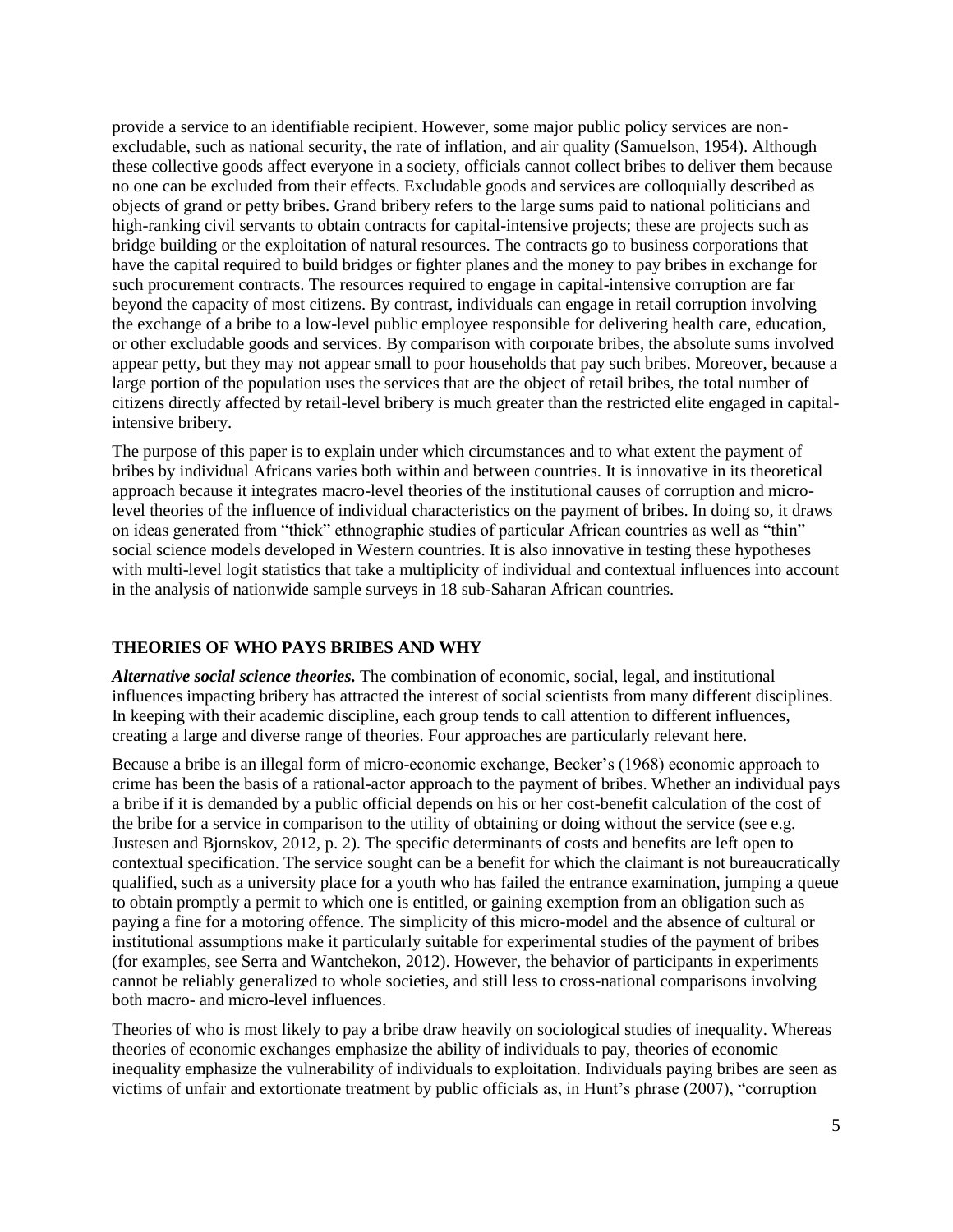hits people when they are down." Class differences are seen as the foundation of inequality; income, education, and social status, usually inter-linked, are the defining attributes of an individual"s class. The logic of inequality in interaction with public officials is also central to theories of social exclusion (Hills et al., 2002). Socially excluded individuals are unable to obtain their full entitlement under the law to public services. Exclusion can be based on such social characteristics as ethnicity, gender, age, or living in remote rural areas. Social inclusion is strengthened if individuals have social capital networks. Putnam (1993) found that in northern Italy this resource promoted obtaining public services without paying a bribe.

An exchange between a bribe-payer and a public official is a social-psychological relationship in which the behavior of those seeking public services is influenced by their expectations of whether officials act according to bureaucratic rules or expect a bribe. In an ideal-type Weberian state, individuals are socialized to expect that services will be delivered by matching their entitlements and obligations with bureaucratic rules. Weber (1958) described such a mechanical outcome as vending-machine administration. Theories of collective action postulate that when the dominant perception in a society is that many public officials are corrupt, this creates a cultural expectation that "everybody" pays a bribe, and this behavioral norm overrides any ethical objections that individuals may have about doing so (see e.g. Persson et al., 2013). The result is a low-level equilibrium trap in which public officials and those seeking services collectively maintain a "moral economy of corruption" (Olivier de Sardan, 1999; see also Helman, 1998).

Because bribery involves the violation of institutional rules, it challenges specialists in law and public administration to explain why laws and institutions do not operate as expected. Reform-oriented policy makers as well as academics have focused on the institutions that enable public officials to collect "rents" from the properties attached to their office. The aim of reform is to reduce their potential for extracting bribes by reducing or eliminating contact, for example, repealing regulations or reducing official discretion by computerizing the routine delivery of permits and making the allocation of public services more transparent (see www.anticorrp.eu; www.u4.no/; Mungiu-Pippidi, 2013). In addition, political scientists have begun to include measures of corruption as an independent variable when testing theories about the determinants of trust in politics (cf. Bardhan, 1997).

This paper applies a public-policy approach to bribery that draws on insights from multiple social sciences insofar as they are relevant to the issue at hand. Because the focus is on individuals, a large body of literature that compares countries on the basis of aggregate indexes is not directly relevant. Nor is the payment of bribes by business corporations for capital-intensive contracts. Given that our research context is African, we treat institutions taken for granted in a Western context as potentially significant variables. Thus, our public-policy model of who pays bribes stipulates that the likelihood of a person doing so is a function of their institutional context, inequalities of socio-economic resources, social inclusion or exclusion, and potentially conflicting norms. Table 1 states the testable hypotheses derived from the theoretical literature.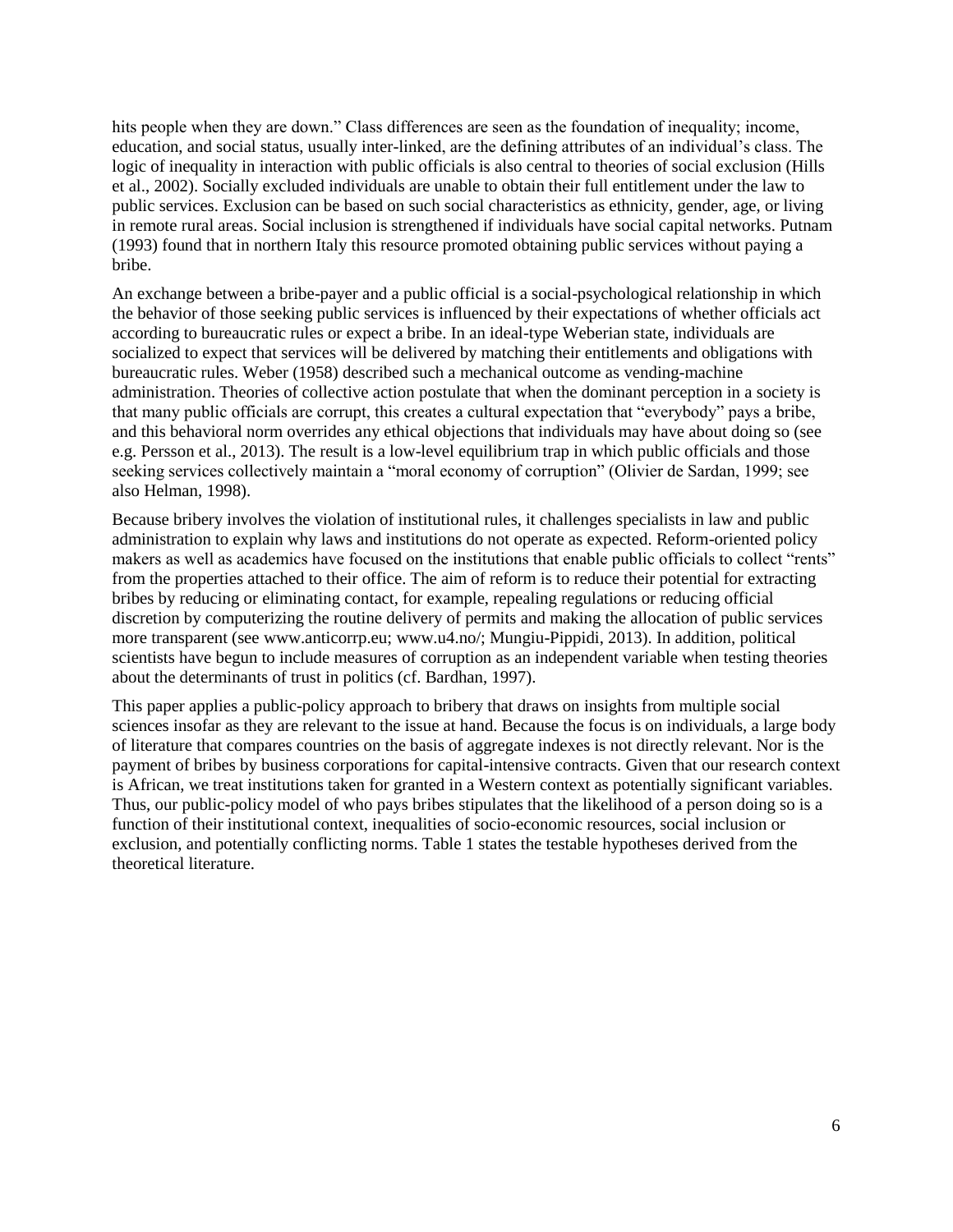## 1. INSTITUTIONAL CONTEXT

- a. Individuals living in a country with a legacy of British legal culture will be less likely to pay a bribe.
- b. The greater the degree of politically salient ethnic fractionalization, the more likely individuals are to pay a bribe.
- c. If the supply of positively valued public services is scarce, individuals are more likely to pay a bribe.
- d. The greater the accountability of government, the less likely individuals are to pay a bribe.

#### 2. INEQUALITIES OF SOCIO-ECONOMIC RESOURCES

- a. The lower the income of individuals, the more likely they are to pay a bribe.
- b. The higher the education of individuals, the less likely they are to pay a bribe.
- 3. SOCIAL INCLUSION AND EXCLUSION
	- a. If individuals live in an urban area, they are more likely to pay a bribe.
	- b. Women are less likely to pay a bribe than men.
	- c. If individuals are old, they are less likely to pay a bribe.
- 4. SOCIAL AND POLITICAL CAPITAL
	- a. If individuals have social capital networks, they are less likely to pay a bribe.
	- b. If individuals have political capital networks, they are more likely to pay a bribe.

# 5. CONFLICTING NORMS

- a. The more individuals perceive bribery as wrong, the less likely they are to pay a bribe.
- b. The more individuals perceive public services as corrupt, the more likely they are to pay a bribe.

*Influence of institutional context*. The institutions of the great majority of contemporary states have a legacy of colonial governance, and every imperial power introduced some form of Western legal system defining bureaucratic and corrupt practices. Imperial powers were prepared to accept, *faute de mieux*, a substantial degree of indirect rule through African institutions. This allowed the continuation of "traditional African practices" of small groups of big men providing services to individuals, families, and villages according to personalistic and clientelistic norms rather than bureaucratic rules (LaPalombara, 1963; Bleich, 2005). The imposition of Western institutions was thus mediated by the response of existing African cultures (Mamdani, 1996; Acemoglu, Johnson, and Robinson, 2000; Sachs and Warner, 1997). This is the basis of theories of corruption that stress the degree of fit or misfit between bureaucratic institutions and pre-existing indigenous norms and practices (see e.g. Englebert, 2000).

The legal systems introduced by imperial powers differed in their potential for limiting corruption. Treisman (2000, p. 403) argued that the English common-law tradition was more conducive to reducing corruption because of its "almost obsessive focus on the *procedural* aspects of law" – and procedure is the essence of bureaucratic governance (italics in the original. See also La Porta et al., 1999). By contrast, the Napoleonic codes of France and Portugal gave greater scope for rulers to use their hierarchical power to achieve substantive goals with less regard for procedure (Joierman, 2001). Hypothesis 1a states the implication of different historical legacies: Bribery ought to be lower in former British colonies.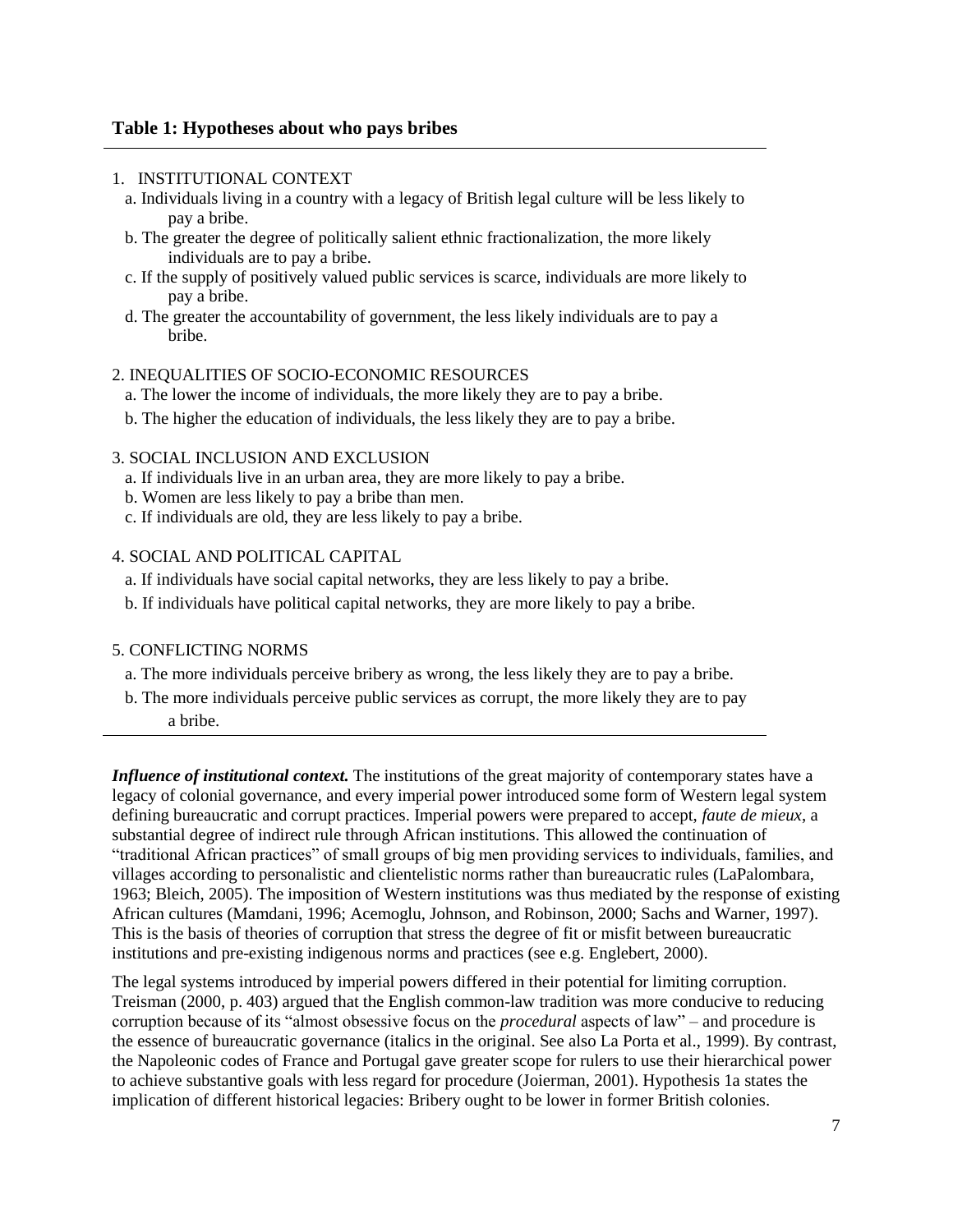Ethnic and tribal diversity is found in many African countries, and ethnic ties can be stronger than formal bureaucratic rules of the state. Martin et al. (2007, p. 1404) theorize that within each ethnic group there is a strong sense of interdependence that discourages the exploitation through bribery of fellow group members. However, in countries in which a single ethnic group is large enough to seize political power on its own or with a few allies (Posner, 2004), there is a division between insiders and outsiders. In such circumstances, ethnic solidarity can result in the allocation of services to the dominant ethnic group regardless of bureaucratic rules while minority group members are forced to pay bribes to gain services (see also Azam, 2006). Hypothesis1b predicts that the greater the degree of politically salient ethnic fragmentation, the greater the extent of bribery (cf. Easterly and Levine, 1997; Vanhanen, 1999; Husted, 1999, p. 344).

In developing countries, retail public services such as education and health care may be in short supply. Even when legislation nominally entitles all citizens to such "good" goods, the state may lack the resources to provide them to everyone who is bureaucratically entitled to these valued benefits, thus giving public officials the informal power to determine how they are allocated. In countries where this is the case, public officials are likely to be poorly paid, and for "lowly civil servants, the sale of the limited amount of power they possess is virtually their only means of survival" (Chabal and Daloz, 1999, p. 99). Such a situation also gives individuals wanting health care, education, and other valued private goods an incentive to offer bribes to get what they want. Hypothesis 1c predicts that scarcity of public services increases bribery.

Since bribery involves public officials exploiting citizens, theories of institutional accountability postulate that the greater the extent to which governors are accountable to citizens, the lower the level of bribery (for a review, see Potter and Tavits, 2011; Deininger and Mpuga, 2005). Accountability can be institutionalized in elections in which dissatisfied citizens have the power to hold the government of the day accountable and replace it with an alternative (cf. Schumpeter, 1952). Treisman (2007, Table 4) finds that a variety of indicators of democratic accountability tend to reduce corruption as measured by a World Bank aggregate index. Where government institutions of accountability are weak, a degree of accountability can be exercised externally by institutions of civil society. A free press can hold government publicly to account by reporting incidents involving bribery and making corrupt public officials fear exposure (Freille, Haque, and Kneller, 2007; Lessman and Markwardt, 2010; Norris, 2014). Hypothesis 1d is endorsed by the emphasis that anti-corruption campaigners give to openness in the conduct of governance and is exemplified in the very name of Transparency International.

*Inequalities of economic resources.* In developing countries, there are substantial inequalities in the distribution of income and education. Poor people are more easily intimidated into paying a bribe because they have less political influence and lack the option of the better off of buying private education or health care rather than paying a bribe (Klitgaard, 1988; Hunt and Laszlo, 2012). Economists have used Afrobarometer data to test theories of bribery being part of a poverty trap in which the poor are exploited, and their conclusions are the basis of Hypothesis 2a (Razafindrakoto and Roubaud, 2007; Justesen and Bjornskov, 2012). However, other studies have found some evidence that people with more income are readier to pay bribes because they have the money to do so and public employees, recognizing this, exploit them (Krishna, 2007; Mocan, 2008).

Education is a resource that enables individuals, regardless of their income, to gain a better knowledge of the public services to which they are entitled and of their obligations. More educated people may use this knowledge to make clear to officials what they have a right to be given and thereby reduce the likelihood of being compelled to pay a bribe for a service to which they are entitled. Educated people may also be more civic-minded and accepting of their obligations, for example, paying a fine for speeding rather than paying a lesser sum as a bribe to avoid a fine. Insofar as education is not strictly correlated with income, more educated but poorer people may use their knowledge to reduce vulnerability to bribes. To test the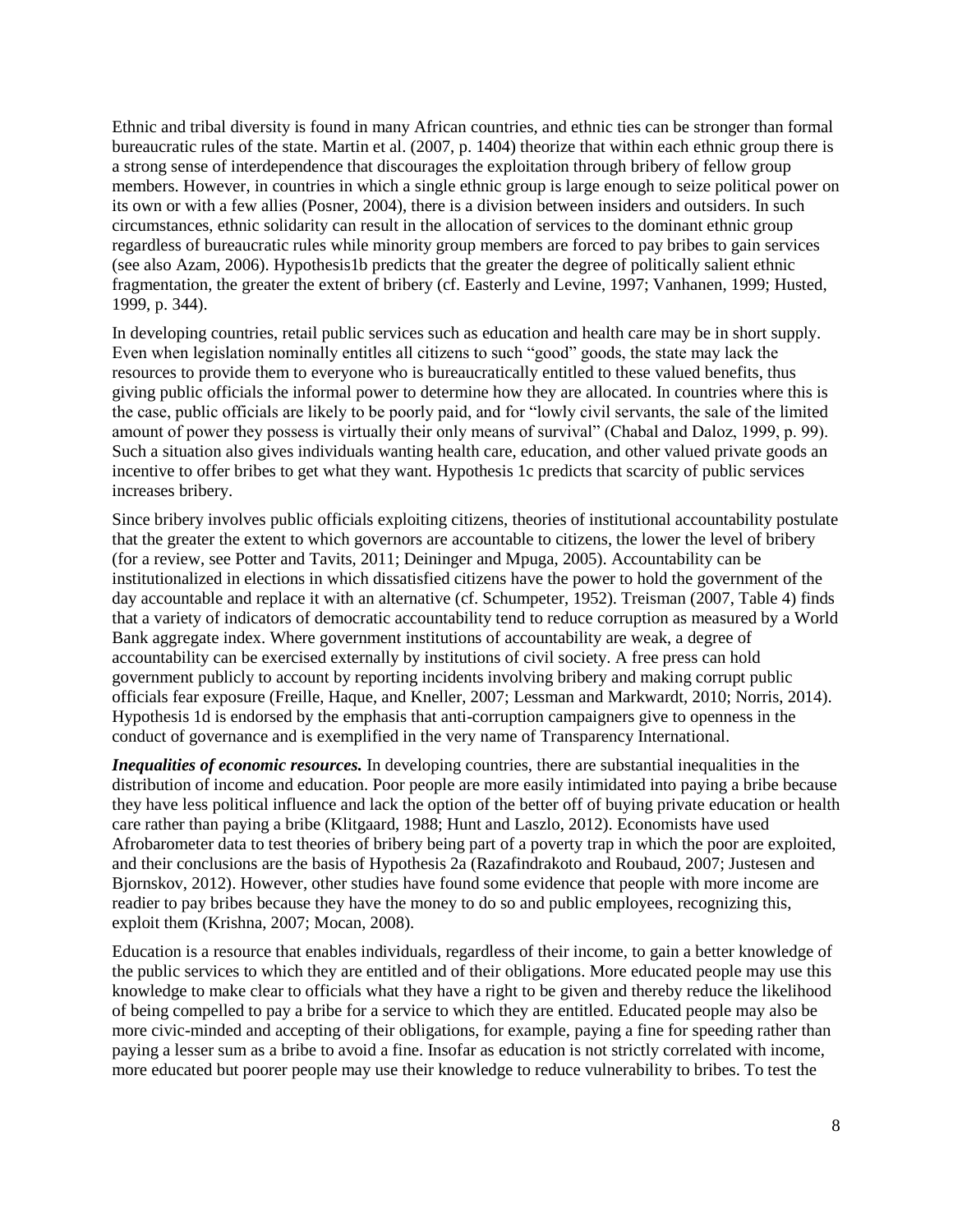independence of these two resources, Hypothesis 2b predicts that more educated people are less likely to pay bribes.

*Social inclusion and exclusion.* Individual resources and the concomitant inequalities that they create cannot be reduced to a single dimension of income or education. Since public services tend to be concentrated in urban areas, people who live in cities are more likely to be in contact with public officials while rural residents are more likely to be excluded from their use. A consequence of greater contact, spelled out in Hypothesis 3a, is that urban residents are more vulnerable to paying bribes (Poku and Mdee, 2011; Justesen and Bjornskov, 2012).

In African societies, researchers have found that dealing with public officials has a gender dimension: Women are less likely to do so than men (Kevane, 2004; Boko et al., 2005). Insofar as women are more likely to be excluded from contacts with officials, Hypothesis 3b predicts that they will be less vulnerable to the payment of bribes. Advancing years are likely to reduce activities of people, including networks that facilitate social inclusion and contact with public officials. If public services are sought, the tendency for older Africans to receive deference (Aboderin, 2011) can reduce their vulnerability to paying a bribe. Thus, Hypothesis 3c predicts that old people are less likely to pay bribes because they have fewer contacts with public services and, if they do, receive more deference.

*Social and political capital.* Belonging to a social or political network is by definition a form of social inclusion. Social-capital networks consist of face-to-face ties that bring individuals together in their locality (Coleman, 1990; Putnam, 1993). Given the limitations of many formal institutions in developing African societies, individuals can turn to others in their social-capital networks for help in obtaining public services (Andvig, 2008, p. 25). Following Putnam, Hypothesis 4a predicts that people with social capital will be less likely to pay bribes.

By contrast, Coleman (1990, p. 302) has argued that the uses of social-capital networks are not always positive for good government (see also Knack and Keefer, 1997). Portes (1998) has written of the "dark side" of social capital in promoting bribes (see also Uribe, 2014). Political-capital networks give individuals first-hand contact with public employees and politicians. In Africa, individuals with social and political capital can use it to find a politically well-connected person who can secure them a public service as part of a patron-client relationship (Smith, 2001, p. 353; Ufere et al., 2012). Olivier de Sardan (1999) documented that in West Africa the norm is the reciprocal exchange of gifts and tributes, a practice that by impersonal bureaucratic standards can be considered bribery. Hence, Hypothesis 4b postulates that Africans with political capital are more likely to pay bribes to obtain public services.

*Conflicting norms.* The evaluation of corruption reflects individual ethical and behavioral norms. When surveys ask for an ethical evaluation of giving public officials money in exchange for public services, 77% of Afrobarometer respondents describe it as wrong. However, insofar as individuals perceive public officials as expecting a bribe, this will create a behavioral justification for paying a bribe on the grounds that "everybody does it" (Karklins, 2005). When Afrobarometer asks a battery of questions about how public officials behave, an average of 23% of respondents see most or all officials as corrupt; 51% regard some officials as corrupt; and 26% see very little or no corruption among public officials. This creates a conflict within society, and sometimes within individuals, between conflicting ethical and behavioral norms. Hypotheses 5a and 5b take into account both contrasting norms, leaving to empirical analysis whether one or the other is dominant.

## **AFROBAROMETER SURVEY DATA**

In principle, the payment of bribes is an observable act, but because it is illegal, it is usually measured by proxies, such as the perception of corruption. Macro-level indexes rely heavily on the perceptions of business consultants drawing on their experience of capital-intensive projects, of employees of business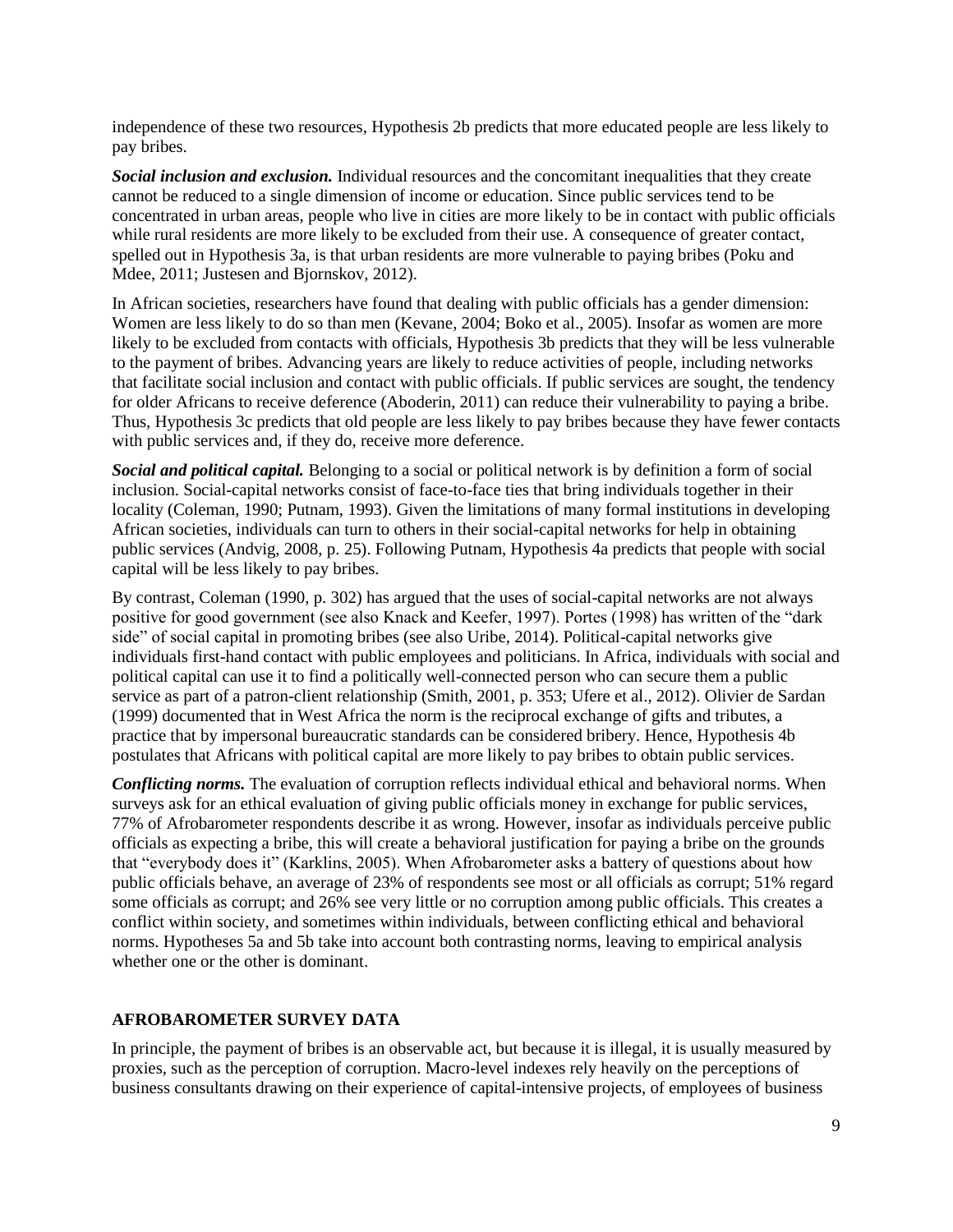enterprises, and of desk-based researchers (Transparency International, 2014; World Bank, 2013a). Many criticisms have been made of the reliability and validity of these sources and how they are aggregated into a single quantitative score (Tetlock, 2005; Sampford et al., 2006; Treisman, 2007; Olken, 2009; Donchev and Ujhelyi, 2014). A study comparing perceptions of corruption among African elite and mass samples found that elites, drawing on their own experience, overestimated substantially the extent to which the mass of citizens paid bribes (Razafindrakoto and Roubaud, 2010; on Asia, see Lin and Yu, 2014). Barometer surveys on every continent find that far more people in a country perceive the government to be corrupt than report that they themselves have paid a bribe (Rose and Peiffer, 2012, Chapter 6). Andersson and Heywood (2009, p. 762) concluded, "Perceptions ought not to be allowed to serve as a proxy for reality."

Any theory about an exchange between an individual bribe-payer and a receiver of bribes should be tested with reliable micro-level data; to take variations in national institutions into account requires comparable data about individuals in different national contexts. Sample surveys are the conventional social-science method for obtaining data about individual attitudes and behavior. Sample surveys can and do ask individuals to report whether they have contacted public services and whether they have paid a bribe to obtain a service. Increased recognition of the importance of corruption for governance has led a number of major multinational surveys to include a few questions about corruption. Some multinational surveys have a module that offers sufficient data for intensive analysis (for a detailed overview citing questions and responses, see Rose and Peiffer, 2012).

Two multinational surveys ask a module of questions about corruption in Africa. However, the Global Corruption Barometer of Transparency International has limited coverage; only nine of its 2013 round of surveys had samples that approximated national coverage. The Afrobarometer survey includes a battery of questions about bribery and is unique in having the resources and local knowledge to administer nationwide sample surveys in dozens of African countries (see www.afrobarometer.org). In this paper we analyze the third-round Afrobarometer survey conducted in 2005-2006, because it has all the indicators required to test the above hypotheses.<sup>2</sup> By contrast, the fourth-round 2008 survey did not ask questions about bribery for education and health, services for which bribery tends to be most frequent. Using the 2005 survey is acceptable since there are good theoretical reasons for expecting corruption to persist at much the same level over a period of years (Norad, 2011; Mungiu-Pippidi, 2013). This is confirmed by correlations of the national percentages reporting having paid a bribe in successive surveys. On this variable, the third and fourth rounds correlate at 0.86, and the third and fifth rounds correlate at 0.84.

The 18 countries in the third-round Afrobarometer survey are an opportunistic sample, that is, countries where resources for fieldwork and political conditions made it possible to conduct a proper survey (Bratton, Mattes, and Gyimah-Boadi, 2005). The mean rating of the sample countries on what was then the 10-point Transparency International Corruption Perceptions Index was 3.4, compared to 2.9 for all the sub-Saharan African countries that Transparency International evaluated. At that time, the mean score for the Afrobarometer countries on the seven-point Freedom House measure of democracy was 2.9, compared to a lower partly free mean of 4.1 for all sub-Saharan countries. In strict statistical terms, we cannot generalize from the Afrobarometer results to the whole of sub-Saharan Africa. Nonetheless, the 25,397 people interviewed in nationally representative samples do cover more than 56% of the total population of sub-Saharan Africa (for full sample details, see www.afrobarometer.org/data/round-3 merged). In terms of race, 88.4% of respondents were black Africans; 4.3% were Coloured or mixed race; 1.3% were white European; 0.4% were Indian, Pakistani or other South Asian; and 5.6% were coded "Other."

l

 $2$  The 2005 Afrobarometer data has been analyzed by Razafindrakoto and Roubaud (2007) without using multi-level modeling to control for the influence of national context. Justesen and Bjornskov (2012) concentrate on a single theoretical point – the extent to which the poor are most likely to pay bribes. Our multi-level and multi-causal approach is much broader, and the statistical results presented in tables 2 and 3 justify this strategy.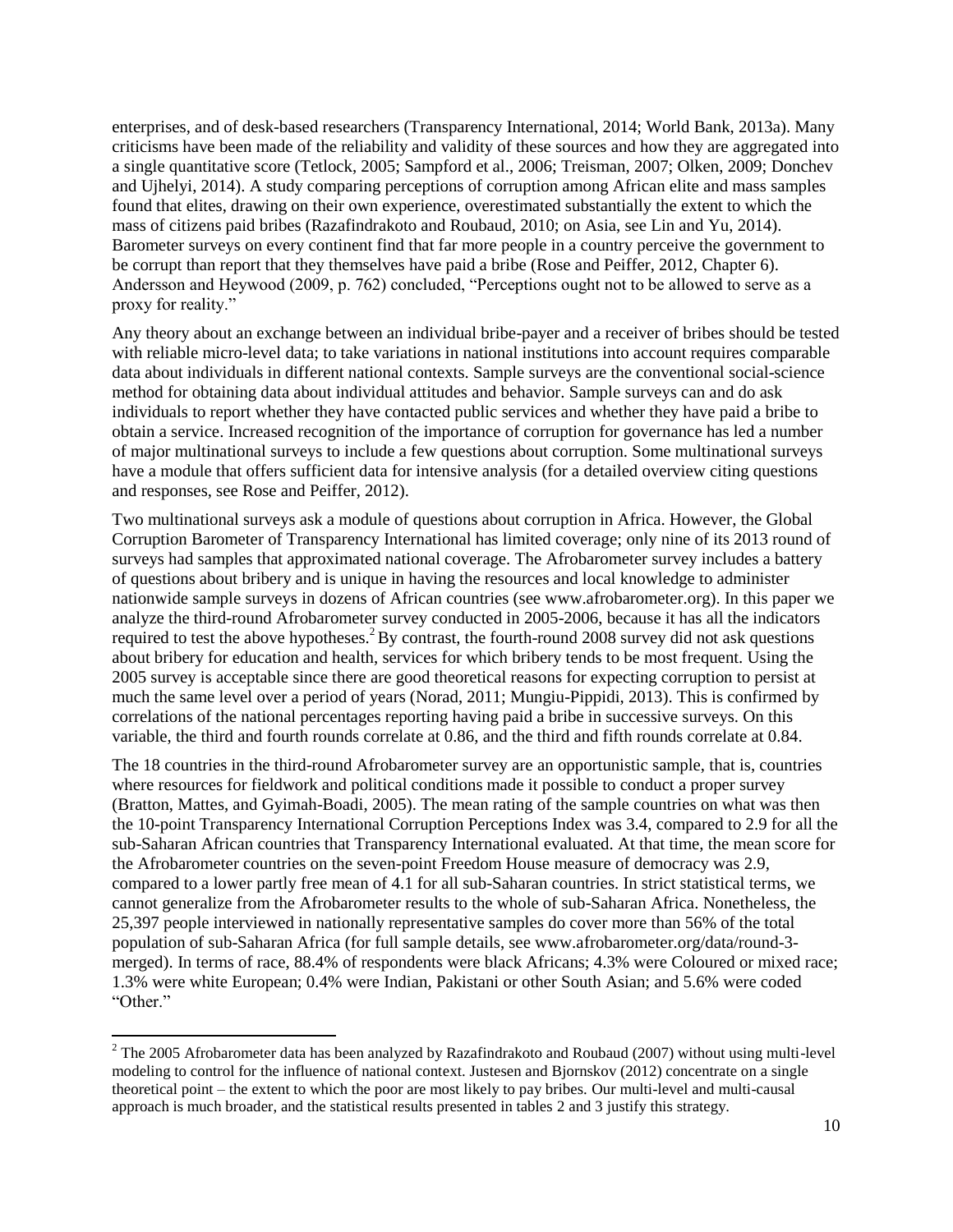Midway through a questionnaire asking questions about government, politics, and society, respondents were asked: *In the past year, how often, if ever, have you had to pay a bribe, give a gift, or do a favor to government officials in order to obtain ...* each of five enumerated services: getting a document or permit; getting a child into school; securing a household utility such as piped water, electricity, or telephone; getting medicine or health care; avoiding a problem with the police. The phrasing "had to pay" emphasizes that the bribe was a condition of obtaining a service. It leaves open whether the initiative in proposing a bribe was with the official or the claimant.<sup>3</sup> When a claimant expects an official to require a bribe, there is a common understanding in which an official does not need to make a direct request for money. Hints can be made in a variety of ways that claimants are likely to understand, and doing nothing about a valid request can trigger an anxious claimant to offer a bribe.

In keeping with our basic assumption that the payment of bribes is a variable rather than a necessary condition of getting a public service, in every African society there is a division between people who report paying a bribe and those who do not; 26% report paying a bribe, while 74% do not. There are also differences between public services in the reported incidence of bribery. The public service most in demand, health care, is also high on the list of objects of bribery; 13% report paying a bribe for health care in the previous year. The same percentage report paying a bribe to get a permit required by government regulations. While education is a basic service, households without school-age children do not use it; hence, those reporting a bribe, 8%, are not so numerous. Getting a household utility has involved 7% in paying a bribe. Bribes may also be paid to avoid public services: 12% said they had bribed the police in order to avoid a fine or arrest.

There are wide variations in reported bribery between countries (Figure 1). In Kenya, 49% of respondents report having paid at least one bribe in the previous year, as do 42% in Nigeria and Uganda. At the other end of the continuum, respondents in Lesotho, Malawi, Cape Verde, and Botswana appear less than half as likely to pay bribes as the average for all countries in the Afrobarometer survey. The contrast between the levels of bribery indicated by national indexes of African countries and by interviews with individual Africans reflects differences in purpose and methodology. National indexes aggregate expert statements that emphasize the extent of bribery by businesses for service and for capital-intensive projects decided at high levels of government. By contrast, surveys such as Afrobarometer focus on the experience of a representative sample of citizens in the encounters that they have with low-level officials delivering retail services in their locality.

l

 $3$  It would, of course, be desirable to have empirical data about under which circumstances some public officials seek bribes while others do not. At present, our knowledge is restricted to a priori theories that tend to generalize about all public officials and inferences drawn from aggregate national statistics, for example, relating the salary of officials to CPI scores (see e.g. Rose-Ackerman and Soreide, 2011).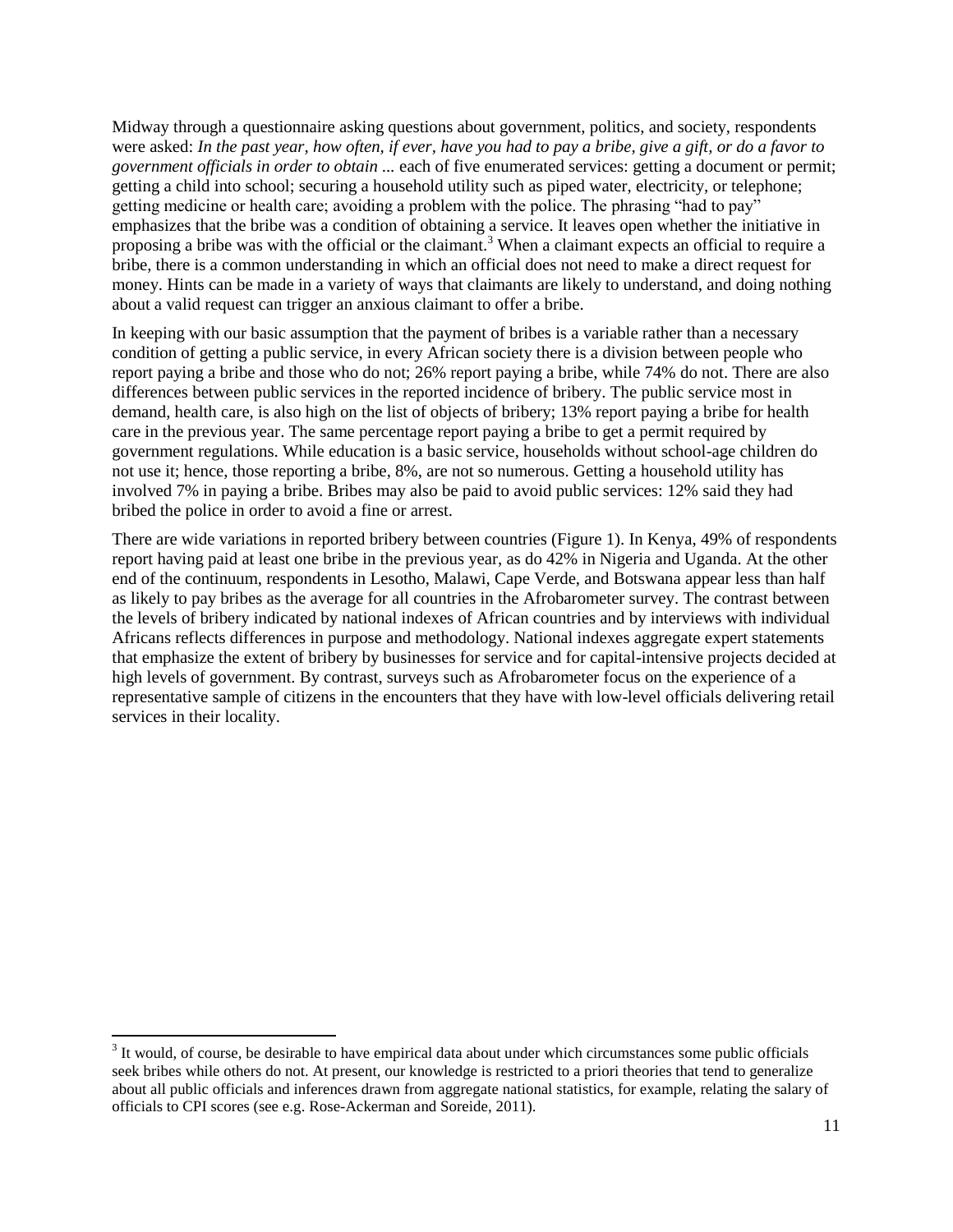# Figure 1: PERCENT PAYING A BRIBE BY COUNTRY



Source: Afrobarometer, 2005-6.

 $\overline{\phantom{a}}$ 

Afrobarometer reports a level of bribery much lower than what is described in difficult-to-replicate ethnographic studies like that of Blundo and Olivier de Sardan (2006) and implied by national corruption measures of Transparency International and the World Bank. Skeptics of Afrobarometer estimates may assert that surveys inherently and grossly under-estimate the extent to which bribes are paid. In a society that treats bribery as socially unacceptable, reporting bribe payment would be evidence of a moral fault and of being an accessory to a crime. To avoid this, critics argue, many bribe-payers will not admit to what they have done.<sup>4</sup> However, this assertion is based on a socially constructed norm originating in Western bureaucratic societies that stigmatize giving material benefits in violation of bureaucratic rules (see Tänzler et al., 2012). A variety of ethnographic studies emphasize that in many African settings, local norms may evaluate a "gift" to a public official as an obligation in recognition of receiving a service (see e.g. Smith, 2007; Torsello, 2011). In the words of a Kenyan official to a Swedish academic, there is a "stigma attached to honest behavior" (quoted in Persson et al., 2013, p. 414). This remark is supported by 49% of Kenyans telling Afrobarometer interviewers that they had paid a bribe in the previous year.

Three challenges that state testable propositions about the behavior of survey respondents can be tested with Afrobarometer data. The simplest way for a person to conceal the payment of a bribe when asked is

 $4$  Even if a public official who accepts a bribe is committing an illegal act, laws regulating public officials normally do not apply to the payer of a bribe.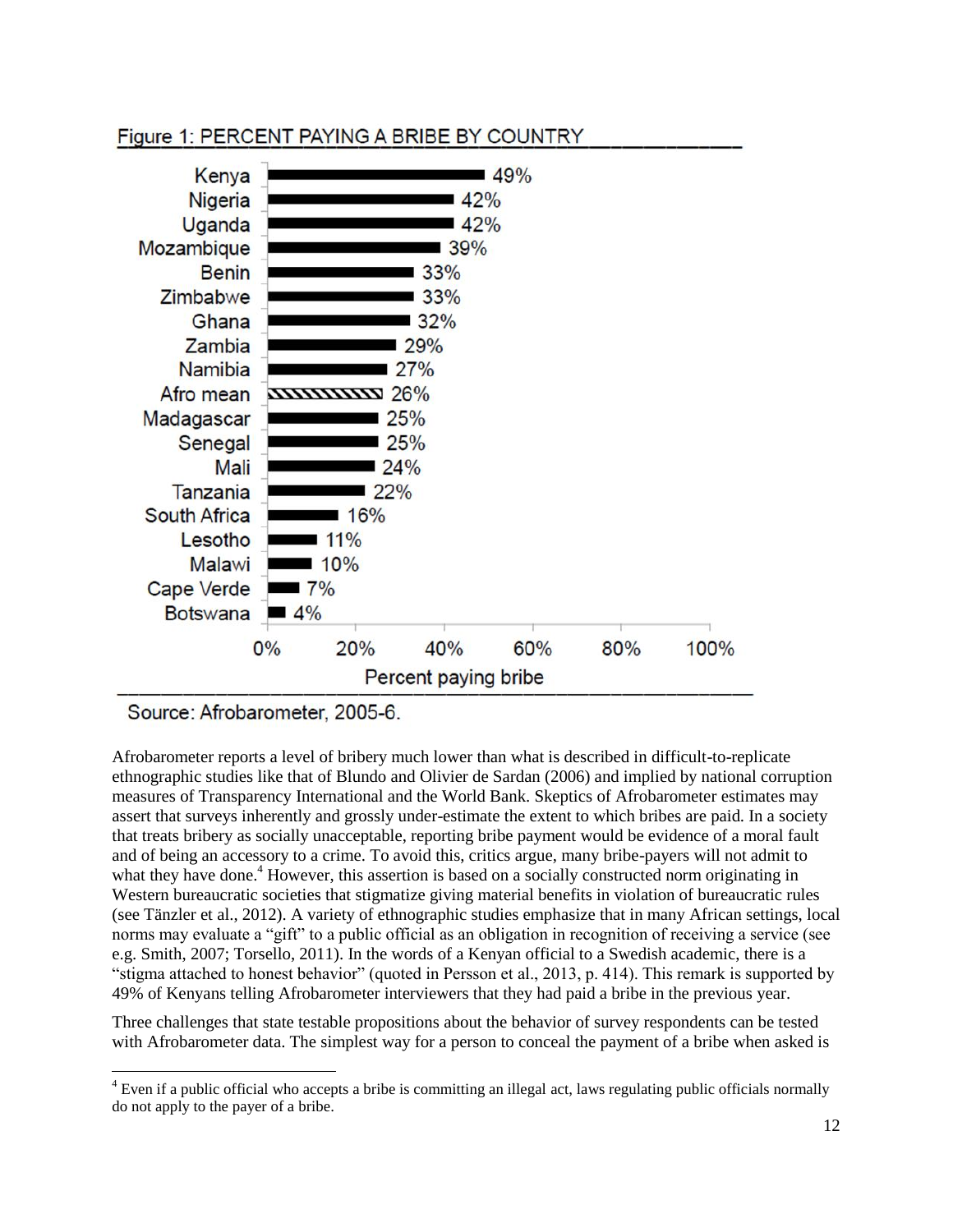to reply "Don"t know" or refuse to give any answer. Afrobarometer respondents rarely do this. For each service covered, an average of less than 1% gave this opaque reply.

Secondly, insofar as there is a tendency for individuals to conceal the payment of a bribe, this tendency should be much stronger among those who think that paying a bribe is wrong than among those who find it understandable. However, this is hardly the case. Among Afrobarometer respondents who think bribery is wrong, 25% say they have paid a bribe in the past year. This is little different from the 30% reporting the payment of a bribe among those who do not endorse this ethic. Since those thinking bribery is wrong and should be punished are a big majority of respondents, the upshot is that more than three-quarters of those who report the payment of a bribe are people who think bribery is wrong and should be punished.

Thirdly, studies in Western nations have found some evidence that under-reporting of socially undesirable activities may vary with education. Insofar as more educated people are more sensitive to what is socially acceptable, they may be "most likely to misrepresent their true beliefs, attitudes, or practices" (Karp and Brockington, 2005, p. 826). This implies that more educated people will be less likely to report paying bribes. This is not the case. Multivariate analysis finds that education has no significant influence on paying a bribe (see also Justesen and Bjornskov, 2012, p. 10).

To identify respondents who could be reticent about expressing their opinions because of fear of government retribution, each Afrobarometer interview concluded with an open-ended question: *Who do you think sent us to do this interview?* The assumption is that people who believed that a government office sent the interviewer would be less likely to report a bribe because this might get them unwelcome official attention. In fact, there was no difference in the percentage reporting a bribe among the 55% thinking that the survey was being conducted by a government agency, the 27% believing it had a sponsor independent of government, and the remainder who had no idea of the sponsor.

The chief weakness of the Afrobarometer questionnaire concerns the interpretation of those who do not pay bribes. They divide into two groups: people who have not paid a bribe because they have not been in contact with a public service and those who have contacted a service and received it without having had to pay a bribe. Unfortunately, the Afrobarometer questionnaire does not allow for an unambiguous determination of which group most respondents belong in.<sup>5</sup> If a proper measure of contact were available, it would be possible to calculate the percentage of those having contact who have paid a bribe. Controlling for contact would necessarily produce a higher percentage of bribe-payers.

## **TESTING HYPOTHESES ABOUT WHO PAYS BRIBES**

 $\overline{\phantom{a}}$ 

The theoretical hypotheses set out in Table 1 can be linked in a simple model. Institutions establish the matrix within which individuals have exchanges with public officials who deliver public services. Inequalities in economic resources and an individual"s degree of social inclusion and exclusion affect their dealings with public officials from whom they seek services. When confronted with a demand to pay a bribe, individuals who believe it is ethically wrong to do so will be subject to cross-pressures if they perceive that officials expect bribes as a condition of providing a service.

To test these hypotheses, our dependent variable is whether an individual reports paying a bribe in the previous year. The alternative would be to use the number of services for which an individual reported paying a bribe. However, this is unsuitable because the distribution is badly skewed: 74% did not report paying a bribe for any service; 12% paid a bribe for one service; 7% for two services; 4% for three

<sup>&</sup>lt;sup>5</sup> Checking these replies by reference to other Afrobarometer questions confirms their unsuitability as a measure of contact. Results available from the authors on request.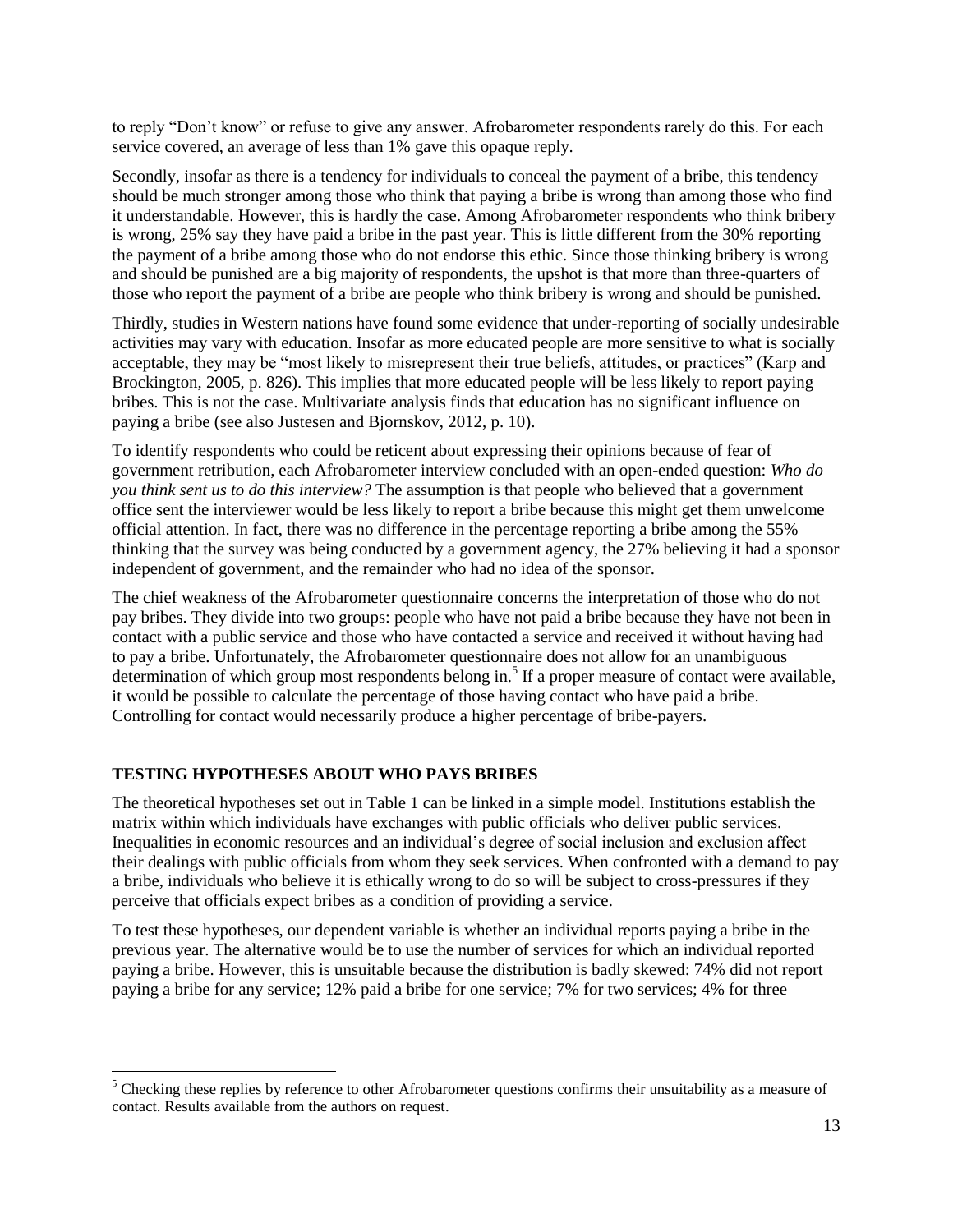services; 2% for four services; and 1% for five services.<sup>6</sup> A full range of indicators for testing hypotheses can be found in the Afrobarometer questionnaire. The Appendix gives details of all variables.

Given the range of national variations in bribery reported in Figure 1, in the first instance we test the influence of national institutions with a logit analysis. This is followed by a multi-level logit regression (Stata 12.1) treating countries as cluster variables and taking into account the Afrobarometer survey weights (see Rabe-Hesketh and Skrondal, 2012). Given that the data set includes more than 25,000 individual respondents, we set  $\langle 0.001 \rangle$  as the threshold for regarding individual indicators as significant. Because context indicators have the same coding for all of a country"s residents, this reduces the degrees of freedom, so we set <0.10 as the level of significance for measures of national context. Because standard logit coefficients are difficult to interpret substantively, they are transformed into more readily understood odds ratios. A significant odds ratio with a value greater than 1.00 indicates the extent to which a one-unit increase in the independent variable increases the odds of an individual paying a bribe, whereas a value of less than 1.00 shows a decrease.

*Influence of institutional context*. The context in which an individual pays a bribe is fixed by national institutions, and the scale of cross-national differences implies that national context affects individual behavior while challenging researchers to specify which particular contextual attributes are influential. The first set of hypotheses identifies four specific attributes of African countries as influencing whether a bribe is paid by an individual in the country. The logit test in Table 2 finds that all four influences are statistically significant and there is a good statistical fit for the context model as a whole (probability of chi-squared: 0.000).

Consistent with the theory of the importance of the British legal emphasis on procedural correctness, individuals subject to governments established in the 10 former British colonies in the Afrobarometer survey are significantly less likely to pay a bribe than those formerly governed in a mixture of French, Portuguese, and Dutch Afrikaans colonies (Table 2). The effect is substantial, with an odds ratio of 0.58. Hypothesis 1a therefore finds support.

| Logit analysis of whether respondent reports paying a bribe |             |          |  |  |  |
|-------------------------------------------------------------|-------------|----------|--|--|--|
|                                                             | Odds ratios | P-values |  |  |  |
| British legacy                                              | 0.58        | 0.030    |  |  |  |
| Ethnic fractionalization                                    | 1.20        | 0.000    |  |  |  |
| More public services                                        | 0.82        | 0.000    |  |  |  |
| Freer press                                                 | 0.88        | 0.008    |  |  |  |
| Wald $\text{chi}^2$                                         | 57.73       |          |  |  |  |
| Probability of chi <sup>2</sup>                             | 0.000       |          |  |  |  |
| Pseudo $R^2$                                                | 0.045       |          |  |  |  |
| Log pseudolikelihood                                        | $-11816.04$ |          |  |  |  |

## **Table 2: Contextual influences on payment of a bribe**

 $\overline{\phantom{a}}$ 

*Source: Third-round Afrobarometer survey in 18 countries, 25,367 respondents*

Given the way in which imperial powers drew the boundaries of what are now independent African states, ethnic and tribal fractionalization varies greatly across the continent. Moreover, its political salience varies substantially between countries. Posner"s (2004) index of Politically Relevant Ethnic Groups reflects the degree to which a society is ethnically fragmented along politically salient lines. For the

 $<sup>6</sup>$  An ordered logit regression using the number of bribes paid as a dependent variable shows a similar pattern of</sup> support for hypotheses as in Table 3, but the statistical fit is less good, and the pseudo r-squared is 0.11 (cf. Table 3).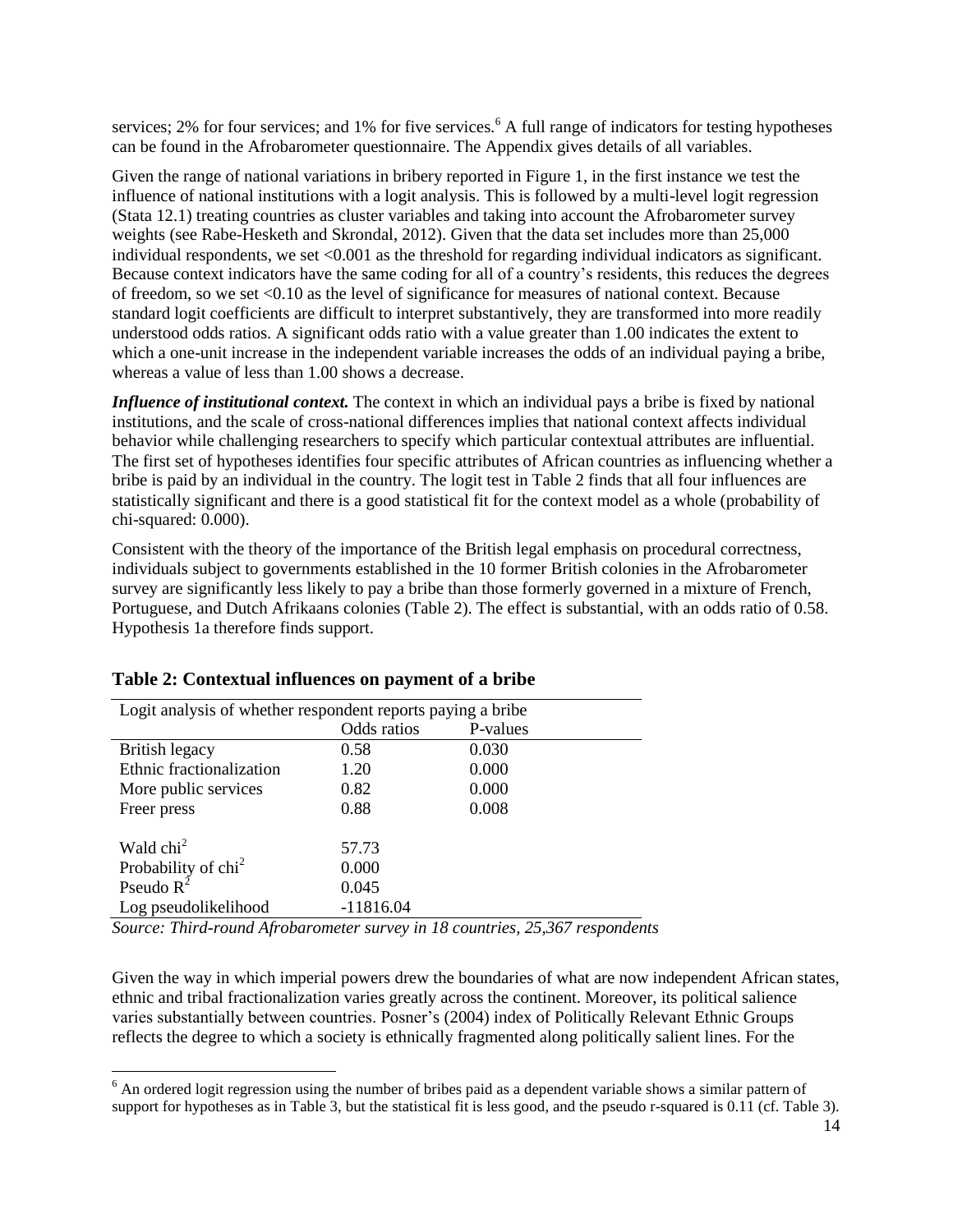Afrobarometer sample, it ranges from zero in Botswana, Lesotho, and Madagascar to a high of 0.66 in Nigeria and 0.71 in Zambia. Higher fractionalization can create a division between ethnic insiders, who receive benefits because of the ethnic solidarity of the group in power, and ethnic outsiders, who are excluded from power and must pay bribes for services or do without. As Hypothesis 1b predicts, the logit analysis finds that the greater the politically salient ethnic fractionalization, the greater the odds that a bribe will be paid. Holding fixed the effect of all other variables, for each 10% increase in the degree of ethnic fractionalization, the odds of paying a bribe rise by 20%.

Since African states have developing or low-income economies, there is substantial cross-national variability in the supply of social services. World Bank data shows that while a modicum of elementary education is available to almost all children, the proportion of youths of secondary-school age actually attending school varies from 13% in Mozambique to 97% in Tanzania. Similarly, the percentage of births attended by skilled health staff ranges from 35% in Nigeria to 95% in Botswana. These differences reflect political choices made by governors as well as officially recorded Gross Domestic Product. Since the provision of services data is directly related to activities for which individuals may pay bribes and is likely not flawed like African statistics of Gross Domestic Product (Jerven, 2013), we use that to test the scarcity hypothesis. Our indicator is the average of a country"s percentage of births attended by skilled health staff and percentage of youths attending secondary school; the two correlate at 0.63. Hypothesis 1c is supported. An increase in public provision reduces the likelihood of paying a bribe by reducing the scarcity of services (Table 2).

Accountability is a political concept that can be indicated by a variety of highly correlated measures; for example, there is a correlation of 0.80 between the rating of Afrobarometer countries on the Press Freedom Index of Reporters Without Borders (www.rsf.org) and the Freedom House Index (www.freedomhouse.org). Press freedom directly relates to the control of corruption, inasmuch as it can expose bribe-takers (Norris, 2014, p. 534). Such publicity can lead to public protests that warn elected governors with a loss of votes and threaten authoritarian governors with a loss of regime support. By contrast, electoral sanctions operate indirectly, and African voters may support clientelistic governors who deliver benefits in violation of bureaucratic rules. Hence, we use the extent to which the press is freer as our indicator of accountability.<sup>7</sup> As hypothesized in 1d, in countries in which the press is freer, individuals are much less likely to pay bribes.

Consistently, the logit analysis in Table 2 finds significant support for the theory that institutional characteristics of a country influence the likelihood that its citizens pay bribes. In some countries, multiple contextual influences operate in the same direction. For example, Botswana is not only advantaged by being a former British colony with low ethnic fractionalization but also by its high provision of public services and free press. In other countries, influences push in opposite directions. While Nigeria is a former British colony, politically salient ethnic fractionalization is also very high. However, because contextual influences affect all citizens, they cannot take into account the substantial within-country differences between individuals that are the focus of hypotheses 2 to 4. To do this, we turn to multi-level analysis that combines contextual and individual influences.

*Inequalities in socio-economic resources.* Given the extent to which people in Africa rely on nonmonetized household production and irregular trading income as well as or instead of a steady wage, Afrobarometer measures poverty by asking respondents how often during the past year they have gone without food, water, medical care, cooking fuel, cash, and school expenses (see Bratton, 2008). Replies were coded 0 for never going without in the course of a year; 1 for doing without just once or twice; 2, several times; 3, many times; and 4, always. Averaging the replies to all six necessities produces a single

 $\overline{a}$ 

 $<sup>7</sup>$  As indicated in the Appendix table, to ease interpretation of impact, ethnic fractionalization, press freedom, and</sup> availability of public services were all recoded to 0-10 scales. Moreover, the original press freedom score was manipulated so that higher scores indicate greater press freedom.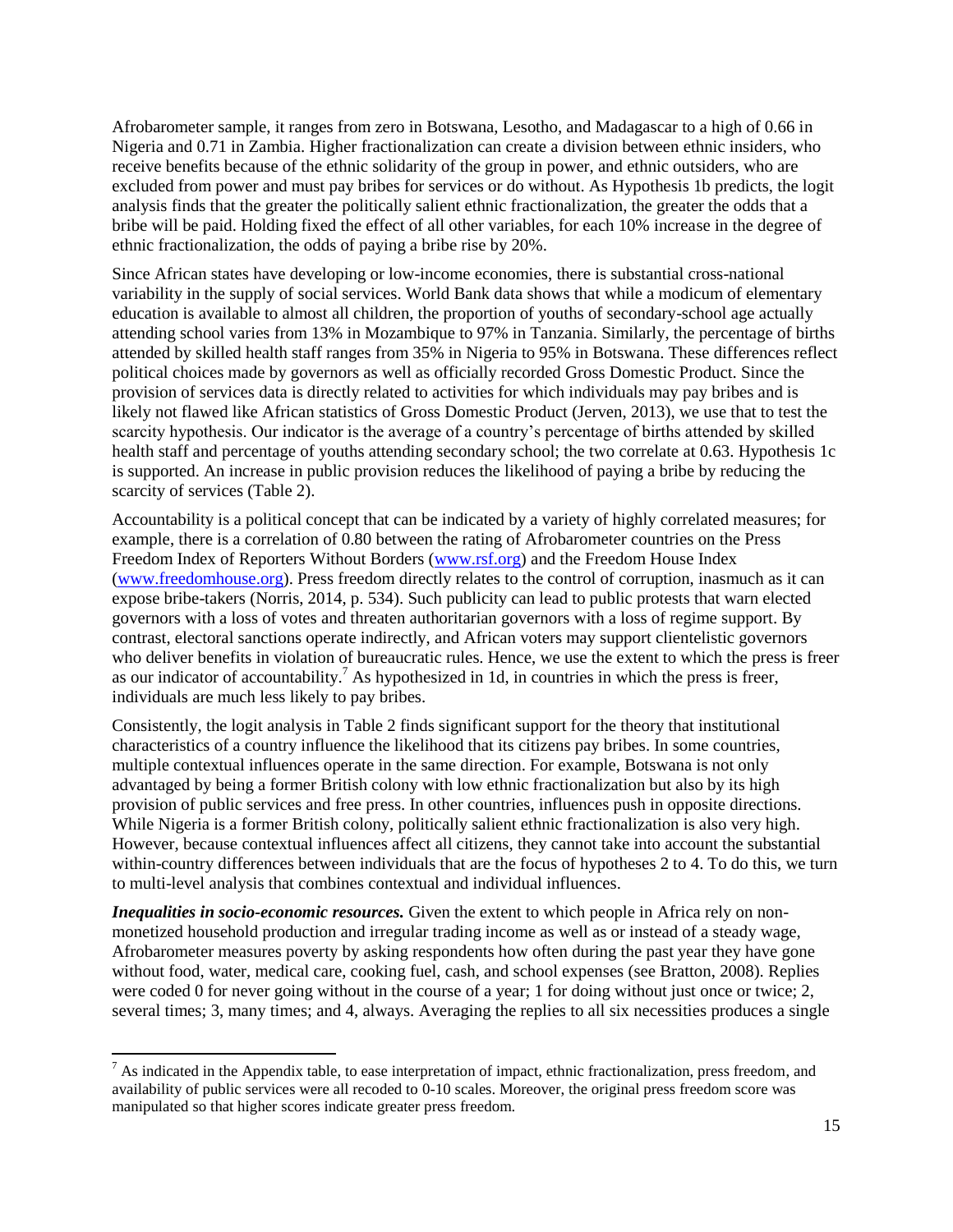scale in which only 1% reported they always went without all necessities while 21% never did so in the course of a year. The majority intermittently did without some necessities.

The multi-level logit analysis finds that, consistent with Hypothesis 2a, poorer people are significantly more likely to pay a bribe (Table 3). Holding all other effects constant, each one-unit increase in the degree of poverty on the five-point scale increases the odds of paying a bribe by 15%. Since bribes represent a higher relative cost to low-income people, this implies that poorer people likely pay for these much-needed services under greater duress from an official. This effect, however, also can be due to people with more money tending to exit to the private sector for health care or education rather than pay a bribe (Hirschman, 1970; Klitgaard, 1988). Multi-level logits that separately analyze the payment of bribes for each service (not shown) give statistical support to this view, for poverty has a stronger influence on the payment of a bribe for health or education than for the public services whose provision is a government monopoly, police and permits.

While there is a 0.26 correlation between the Afrobarometer measures of poverty and education, the logit analysis shows a difference between these two factors. Contrary to Hypothesis 2b, having more education does not significantly impact the likelihood of paying a bribe. Nor is there a significant interaction effect on bribery if people are poorer and have less education (unreported model).

| Logit analysis of whether respondent reports paying a bribe. |             |          |  |  |
|--------------------------------------------------------------|-------------|----------|--|--|
|                                                              | Odds ratios | P-values |  |  |
| Socio-economic resources                                     |             |          |  |  |
| Lived poverty                                                | 1.15        | 0.000    |  |  |
| Education                                                    | 1.11        | 0.006    |  |  |
| <i>Social inclusion</i>                                      |             |          |  |  |
| Urban                                                        | 1.40        | 0.000    |  |  |
| Female                                                       | 0.81        | 0.000    |  |  |
| Older age: $60+$                                             | 0.68        | 0.000    |  |  |
| Social and political capital                                 |             |          |  |  |
| Member, voluntary ass'n                                      | 1.21        | 0.000    |  |  |
| Religious contact                                            | 1.38        | 0.000    |  |  |
| <b>Traditional contact</b>                                   | 1.08        | 0.304    |  |  |
| Political contact                                            | 1.41        | 0.000    |  |  |
| Has patron                                                   | 4.54        | 0.000    |  |  |
| Party identified                                             | 1.16        | 0.000    |  |  |
| Conflicting norms                                            |             |          |  |  |
| Perceived corrupt                                            | 1.31        | 0.000    |  |  |
| Corruption wrong                                             | 0.80        | 0.032    |  |  |
| Context                                                      |             |          |  |  |
| British legacy                                               | 0.57        | 0.032    |  |  |
| Ethnic fractionalization                                     | 1.12        | 0.000    |  |  |
| More public services                                         | 0.87        | 0.001    |  |  |
| Freer press                                                  | 0.90        | 0.041    |  |  |
|                                                              |             |          |  |  |
| Pseudo $R^2$                                                 | 0.158       |          |  |  |
| Log pseudolikelihood                                         | $-10416.37$ |          |  |  |

## **Table 3: Contextual and individual influences on payment of a bribe**

*Source: Third-round Afrobarometer survey in 18 countries, 25,367 respondents.*

*Note: Stata did not report the Wald Chi2 statistics; of this omission it notes: "Stata has done that so as to not be misleading, not because there is something necessarily wrong with your model."*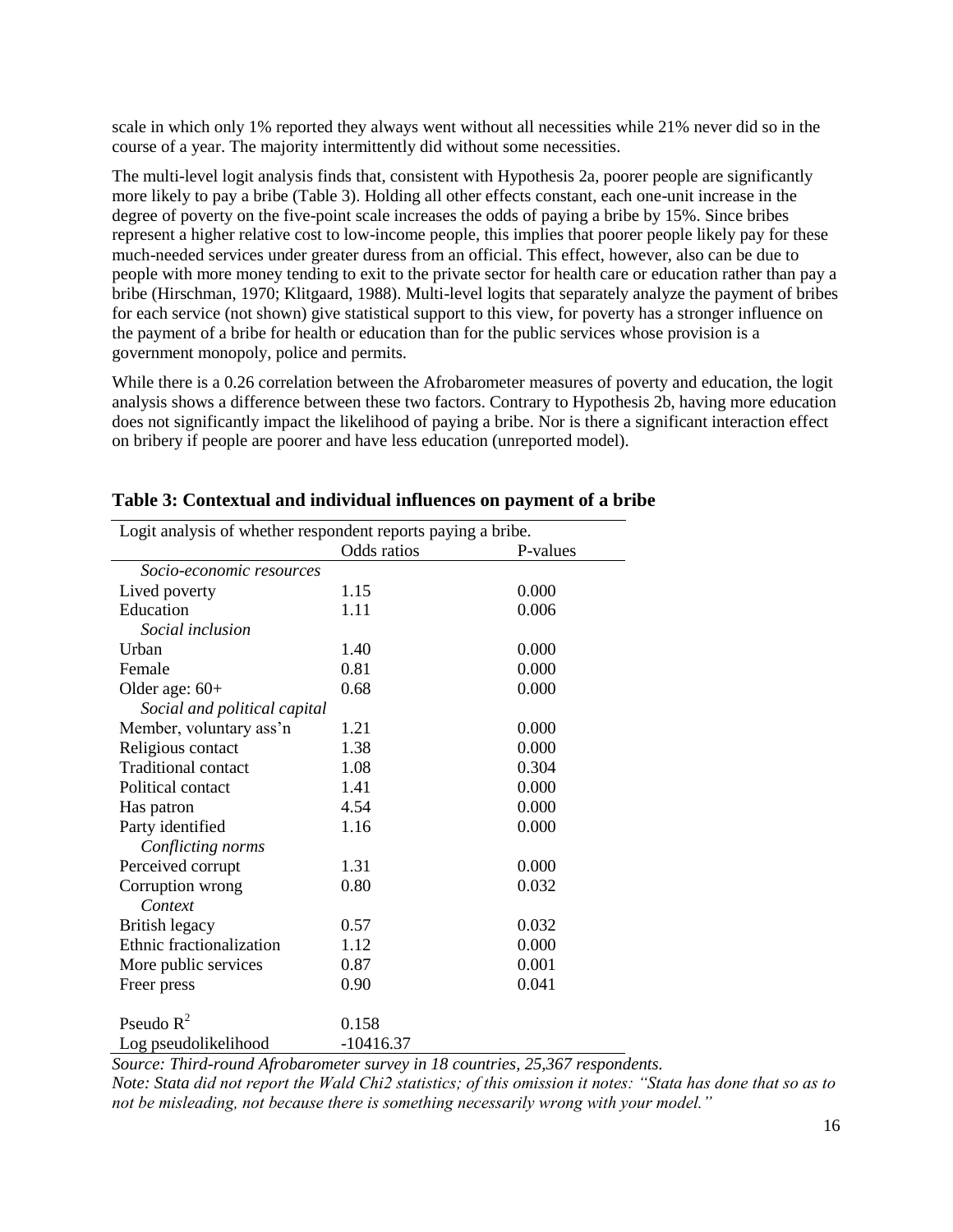*Social inclusion and exclusion.* The commitment of Afrobarometer to achieving nationwide coverage resulted in 66% of respondents being rural residents, three-quarters of whom interviewers could not reach by a paved road. Slightly more than one-third lived in urban areas, where public services are more accessible. As predicted in Hypothesis 3a, after controlling for other effects, being in reach of public services as an urban resident increases the odds of paying a bribe, by 40%. The effect of city living may also reflect greater monetization; it is easier to have a cash income there, if only as a street trader, and urban officials dealing impersonally with claimants may want cash rather than engaging in the rural practice of relying on other forms of mutual aid.

The effect of gender is as predicted in Hypothesis 3b: Women are 0.80 times as likely as men to pay a bribe. More detailed analysis indicates that the extent to which women are included or excluded varies significantly from service to service. Dealing with the police and with permits appears to be a role more often taken by African men. Logit analyses for these specific services (not shown) find that women are significantly less likely to pay a bribe than men for a permit (odds ratio: 0.73) and to the police (odds ratio: 0.68). However, there is no significant difference between the sexes in paying bribes for the caring services of education and health, for which women are involved insofar as they are traditionally more responsible for looking after children as well as themselves.

Whether through reduced contact with public officials or increased deference to older people in African societies, the effect of age predicted in Hypothesis 3c is supported (Table 3). After controlling for other influences, the logit analysis finds that people age 60 or above are significantly less likely to pay a bribe than those under the age of 60 (odds ratio:  $0.68$ ) (Table 3).

*Social and political capital.* We can quantify ethnographic observation of the impact and role that informal networks play in bribery patterns with three independent variables drawn from Afrobarometer's detailed range of questions about social networking. Whether individuals are members of voluntary associations is identified by their responses to specific questions about membership in a community development group, trade unions, and/or business organizations. Two-fifths of respondents belong to at least one voluntary association. The social capital represented by membership in voluntary organizations is a significant predictor of bribe payment, but not in the direction that Putnam (1993) predicts. The odds ratio for members is 1.21, showing that Africans who belong to voluntary associations have 21% greater odds of paying a bribe than those who do not belong to such associations. This supports the theory of Portes (1998) and Uribe (2014) that how socially integrated people relate to public officials is contextdependent. In a political system in which bribery is prevalent, those who have informal networks are likely to use them to identify whom to pay a bribe. The experience of contacting a religious leader for help about resolving a problem further supports this interpretation. Having made contact with a religious leader in the previous year is significantly and positively associated with bribe payment. However, turning to a traditional leader for help does not have a significant effect on whether an individual pays a bribe.

As predicted in Hypothesis 4b, political inclusion facilitates rather than substitutes for the payment of a bribe. Political contacts are indicated by an individual having asked a local councilor, Member of Parliament, party leader, or government official for help in dealing with a problem; 34% report having done so in the previous year. These contacts are significant; the odds of those with such contacts paying a bribe are 41% higher than for those who have not made such a contact.

Our measure of having a patron is whether the respondent has been personally offered money or goods in return for a vote; 18% of the sample had had this experience in the past. People who have been thus approached are also much more likely to pay a bribe to get a public service; in other words, the cash nexus between patron and client may involve exchanges of money as well as services (Table 3). The readiness of African political parties to make face-to-face contact with supporters is shown by 62% of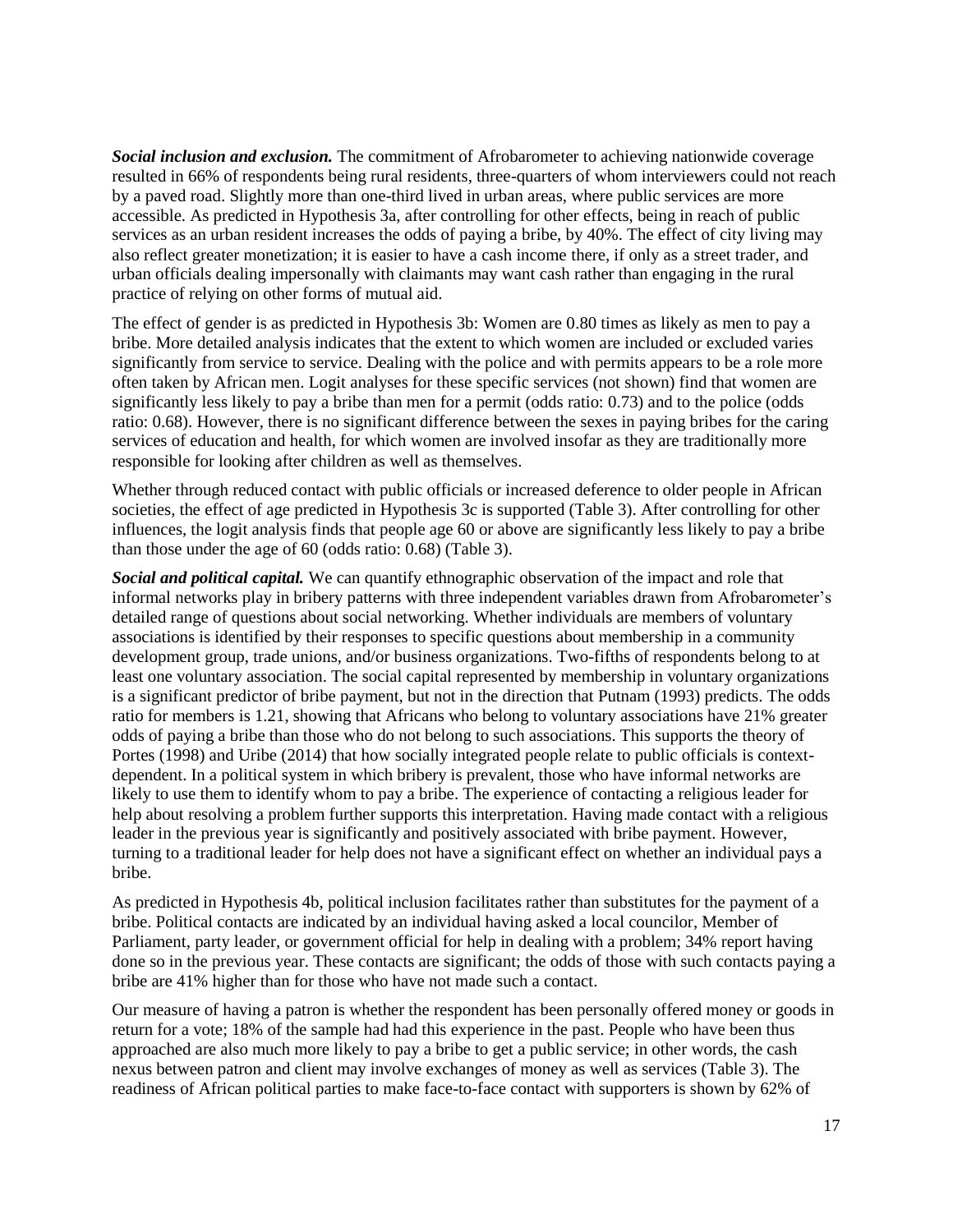respondents having a party identification. Party identifiers are significantly more likely to pay a bribe for public services than those who have no party to turn to for help. In sum, both social and political networks are examples of the "dark" side of political capital rather than making democracy work (cf. Portes, 1998; Putnam, 1993).

*Conflicting norms.* To assess popular expectations of the behavior of public officials, Afrobarometer asks a series of questions about respondents" perceptions of the degree of corruption in specific institutions ranging from the president and his advisers to teachers and school administrators. The answers allow respondents to characterize the proportion of officials perceived as corrupt on a four-point scale ranging from none to all. There is a wide distribution on this scale. While a limited minority gives an institution a clean bill of health, those seeing all officials as corrupt are also in a minority. There are also differences in the perception of particular institutions: 45% see all or most police as corrupt and 29% hold this view of local government officials, while only 20% think most health officials are corrupt and 16% hold this view of education officials. The Afrobarometer evidence thus shows a difference of opinion rather than a consensus about the degree of corruption to be found in particular public services.

Given our focus on the retail-level delivery of services to individuals, we have created an index of the number of times a respondent has characterized most or all officials in police, local government, health, and education as corrupt. This shows a wide distribution of perceptions of corruptions. Only 7% view all four groups as being mostly or all corrupt, while 34% do not see any as mostly or all corrupt. The median respondent perceives corruption in a minority of teachers, health workers, and local government officials and a majority of the police.

Consistent with Hypothesis 5b, there is a significant relationship between the perception of services as corrupt and the payment of a bribe; for each unit increase in the five-point perception scale, the odds of paying a bribe increases by 31 percentage points. Given differences in the perception of corruption in specific services, we have repeated the logit analysis shown in Table 3 four times, with paying a bribe for a particular service the dependent variable and substituting service-specific measures of perceived corruption for the composite measure used in Table 3. As expected, this shows a significant and strong effect. The odds ratio for the degree of corruption perceived in the health service is 1.85; for education it is 1.71; for police, 1.52; and for the issuance of permits,  $1.39<sup>8</sup>$  This evidence offers further support for a social-psychological understanding of the interaction between claimants and public officials: The more a set of officials delivering a service is perceived as on the lookout for payments, the greater the odds that an individual will pay a bribe.

There remains the possibility that the strong relationship between the perception and the experience of corruption is due to endogeneity, that is, people who pay bribes are more likely to see public officials as corrupt as well as vice versa. The standard statistical procedure to control for this potential two-way causal relationship is to identify independent variables that are likely to influence bribery only through their effect on perceptions and are not correlated with the error term of the original logit analysis. Such instrumental variables can then be used in an additional analysis to test whether perceptions impact bribery, bribery impacts perceptions, or they reciprocally influence each other (Wooldridge, 2009).

The Afrobarometer questionnaire provides measures that on theoretical grounds appear potentially suited to qualify as an instrumental variable. Other research has found that individual perceptions of corruption have been influenced by media consumption and by discussing politics with friends, but bribery patterns were not directly affected by these factors (see Rose and Mishler, 2010). We have found this to be the case with Afrobarometer respondents as well. However, variables approximating media consumption and

 $\overline{\phantom{a}}$ 

<sup>&</sup>lt;sup>8</sup> Not shown; results available on request.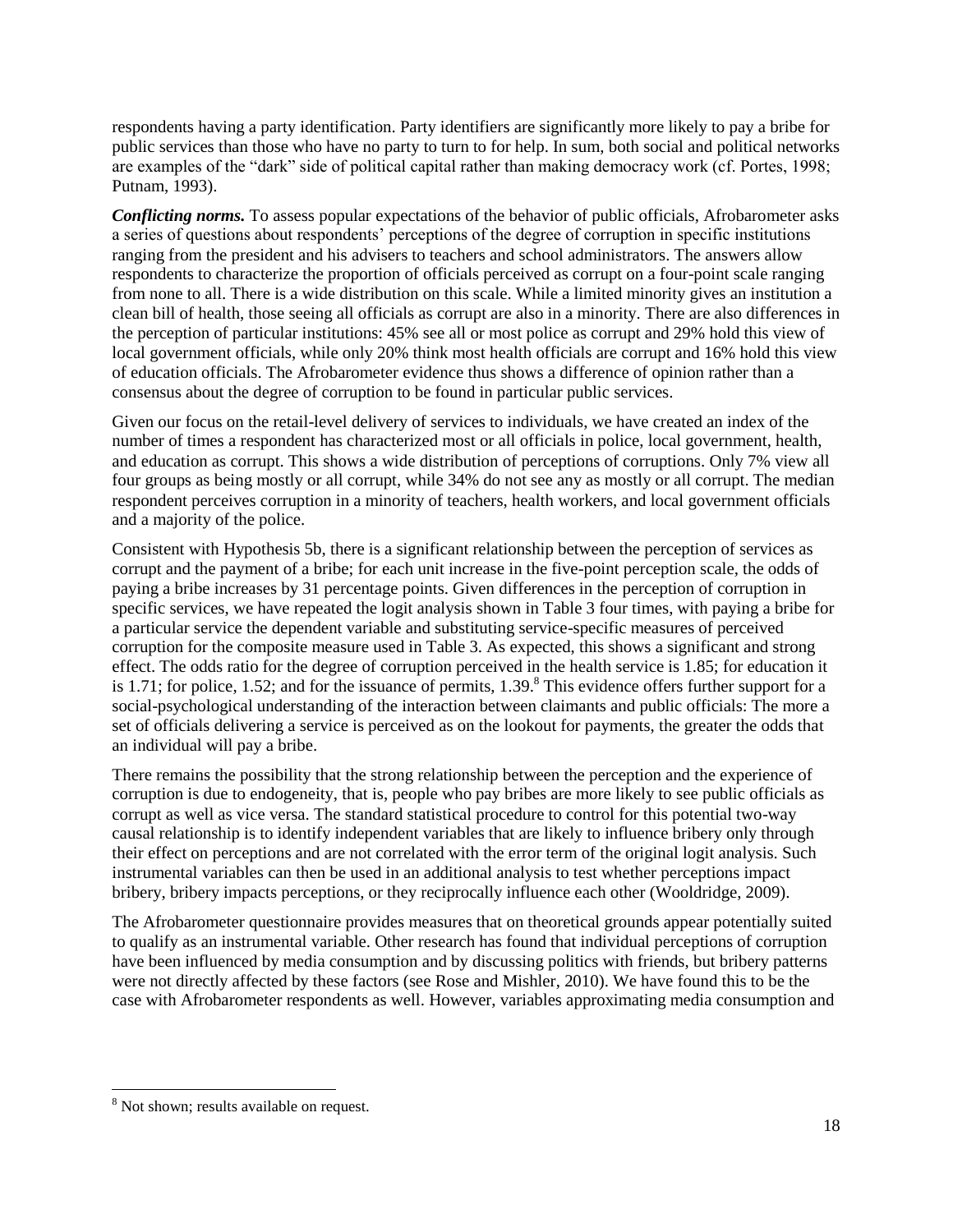discussing politics with friends were correlated with the error term of the original logit analysis, thus invalidating their use as instrumental variables.<sup>9</sup>

Contrary to Hypothesis 5a, the ethical view that corruption is wrong has no significant effect on whether an individual pays a bribe (Table 3). Moreover, an interaction term testing whether bribes are more often paid by people who see officials as corrupt and do not think bribery is wrong has no significant effect. Thus, there is not a major conflict between behavioral and ethnical norms. Ethical judgments of bribery appear to be contextual. In a discussion about bribery in the abstract, bribery can be labeled wrong. However, when confronted by a public official who wants to be paid in exchange for providing prompt medical treatment or a place in a good school for their child, people can behave in accord with simple cost-benefit analysis showing that the benefit received is worth the money demanded. Moreover, when a bribe is paid for a service that an individual is entitled to receive without a bribe, payment can be rationalized as the lesser wrong compared to the action of an official violating his or her position of trust to exploit fellow citizens.

#### **DISCUSSION AND CONCLUSION**

l

Because the evidence shows that some Africans do not pay bribes while others do, this paper demonstrates the need to identify the multiple influences, both individual and national, that affect under which circumstances Africans pay bribes. In so large a sample, it is not surprising that the logit analysis attributes statistical significance to indicators of each of our five hypotheses. However, the influences are not equal in their impact. Running four separate multilevel logit analyses can assess that. In each, we add independent variables used to test related hypotheses to a model controlling only for the impact of contextual variables; on its own, a model testing only for the impact of contextual influences has a pseudo r-squared of 4.5% (Table 2). The addition of variables approximating social and political capital in a logit analysis controlling only for contextual variables raises the pseudo r-squared to 12.9%. By contrast, a logit analysis that adds only variables approximating behavioral and ethical norms to the influence of context increases the pseudo r-squared to just 6.3%. The estimated impact of income and education, plus only context influences, returns an even lower pseudo r-squared of 5.6%, and adding the three indicators of social inclusion to the variance explained by context on its own raises the pseudo r-squared to only 5.4%.

Whereas the direction of influence of social and political capital is consistent – bribery is increased – different measures of inequality and exclusion do not reinforce each other in the same way. Being poor increases the payment of bribes, but being uneducated has no independent effect. By being relatively excluded from contact with public officials, women and old people are significantly less likely to pay bribes, while urban residents are more likely to do so as a consequence of their social inclusion. It is possible to construct ideal-type examples of Africans most likely to pay a bribe (urban men who are young and in poverty) and Africans least likely to pay a bribe (women who are old, live in the countryside, and are not in poverty). Among those in the former group, 46% reported paying a bribe, while only 15% in the latter group did so.

However, each of these groups is a very small proportion of Afrobarometer respondents. Only 4% had all four characteristics making them vulnerable to bribery, and only 3% were quadruply insulated. Most Africans are subject to a mixture of positive and negative influences affecting bribery, for example being low in income and a woman, or being prosperous but living in a country where bribery is relatively widespread, such as in Kenya. Even when a particular characteristic is statistically significant, the size of

<sup>&</sup>lt;sup>9</sup> Additionally, when we tested whether attendance at religious services could serve as an instrumental variable to tease out the direction of the relationship between a belief that corruption is wrong and bribery patterns, we found that attendance at religious services also correlated with the error term in the original logit analysis, and was thus not acceptable for testing endogeneity.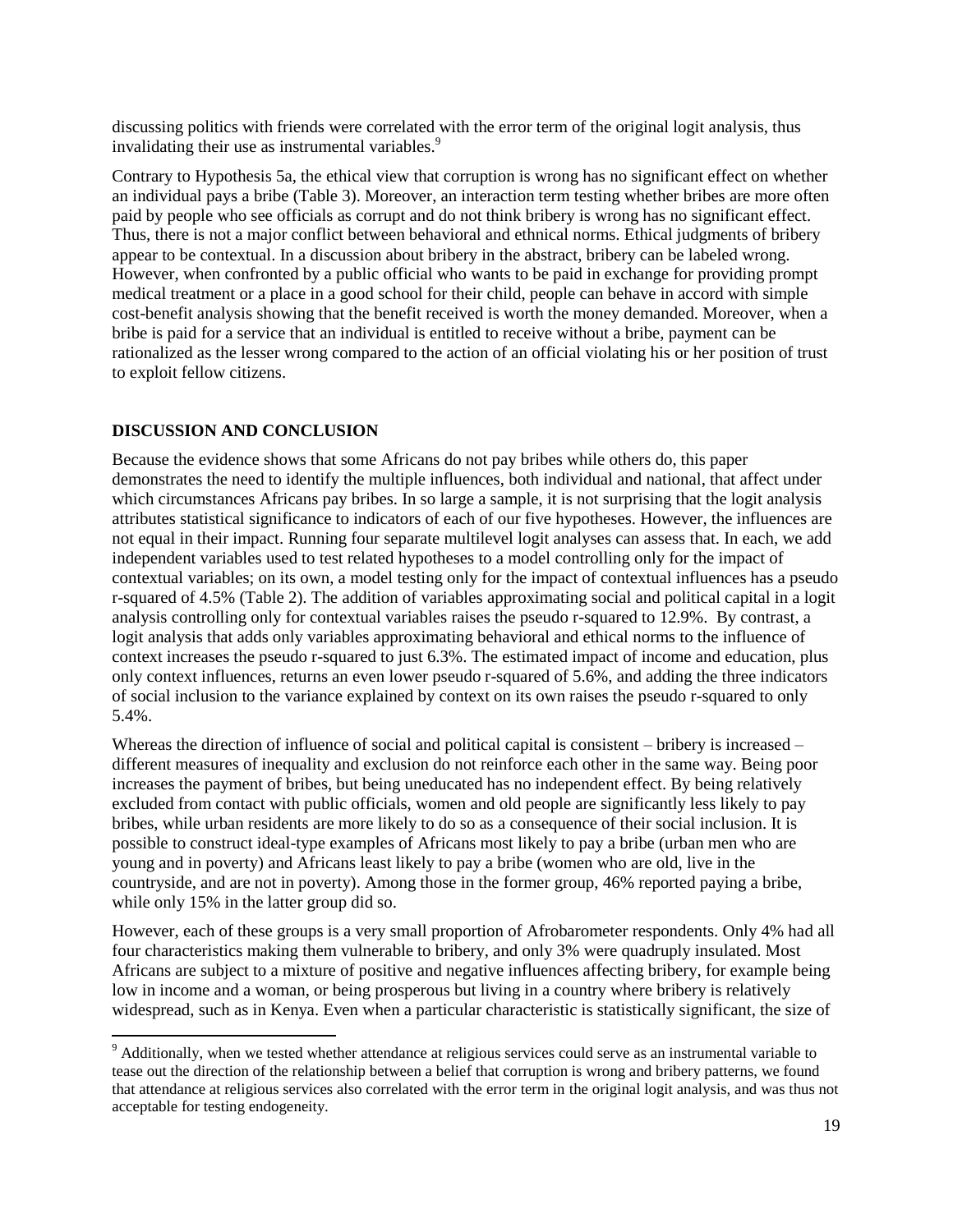the group affected can limit its overall impact. For example, urban residents are significantly more likely to pay bribes for services, but because they are little more than one-third of Afrobarometer respondents, the result is that almost two-thirds of those paying bribes live in rural areas.

While the proportion of variance accounted for by the logit analysis in Table 3 is acceptable statistically, it nonetheless leaves a lot open to further explanation. Adding an unambiguous question about whether individuals have contacted a public service in the past year would make it possible to discriminate between Afrobarometer respondents who do not pay bribes because they have no contact with a service and those who have contact and receive a service without paying a bribe.<sup>10</sup> Analysis of Barometer surveys on other continents that do ask questions about contact consistently find it has a big impact on whether people are vulnerable to paying a bribe (Rose and Peiffer, 2013). The absence of contact in a given year may reflect life-cycle effects (for example, whether a household has children in school) or fluctuating needs (for example, for a permit or for health care). Therefore, extending the years covered by questions about bribe paying should increase the number of people reporting that they have paid a bribe in the past. However, the longer the time period covered, the greater the risk of bias in recalling this information. More dialogue between ethnographic specialists and designers of survey questionnaires has the potential of mutual benefit insofar as it becomes possible for ethnographic conclusions to be tested for their generalizability in nationwide surveys and for the findings of statistical relationships to be explained by fitting them to on-the-ground knowledge of how Africans live.

Understanding how national contexts affect individual behavior can be furthered by increasing the number of countries included in a comparative Barometer survey. Since the third-round study analyzed here, Afrobarometer has expanded to cover 35 countries, including five in North Africa as well as 30 countries in sub-Saharan Africa.<sup>11</sup> Surveys that already have tens of thousands of respondents are unlikely to find altered the high levels of statistical significance attributed to the impact that individual-level variables have in explaining bribery patterns. However, virtually doubling the number of countries gives a substantial boost to the degrees of freedom available when testing for the statistical and substantive significance of differences in national contexts.

Since this paper deals only with sub-Saharan African countries, it cannot be taken for granted that its conclusions are applicable to citizens and public officials in other continents. Nonetheless, the generic character of our multi-level multivariate model makes it appropriate in principle for testing the extent to which context causes variations in who does and does not pay bribes for public services. All four contextual influences – colonial history, ethnic fractionalization, the extent of publicly provided retail services, and freedom of the press – are amenable to cross-continental testing for their significance. Moreover, a comparative review of Barometer surveys of bribery on other continents finds surprising similarities across regions. The national-level mean percentage reporting the payment of a bribe in the past year in 13 Asian countries, covered by Transparency International"s 2013 Global Corruption Barometer, is the same as in our Afrobarometer survey, 26%. It is 24% for both the 29 formerly communist countries of the 2010 Life in Transition survey and the 24 Latin American countries covered by the 2012 AmericasBarometer. Equally important, within each continent there are similarly great differences in the percentage of a country"s citizens experiencing bribery; the range between surveyed countries with the lowest bribery rating and the highest bribery rating is 71 percentage points in former communist countries, 61 percentage points in Latin America, 55 percentage points in Asian countries, and 44 percentage points in Afrobarometer countries. It is governments in advanced industrial societies that are atypical in adherence to bureaucratic rules. The 2013 Eurobarometer survey of 27 EU member states finds that on average 96% of respondents do not pay a bribe when receiving public services. In

 $\overline{a}$ 

 $10$  Suitable contact questions are included in the sixth-round Afrobarometer survey (2014-2015); full results will be publicly available for analysis in 2016.

 $11$ <sup>11</sup> The full data file of the sixth round is projected to be publicly available in 2016.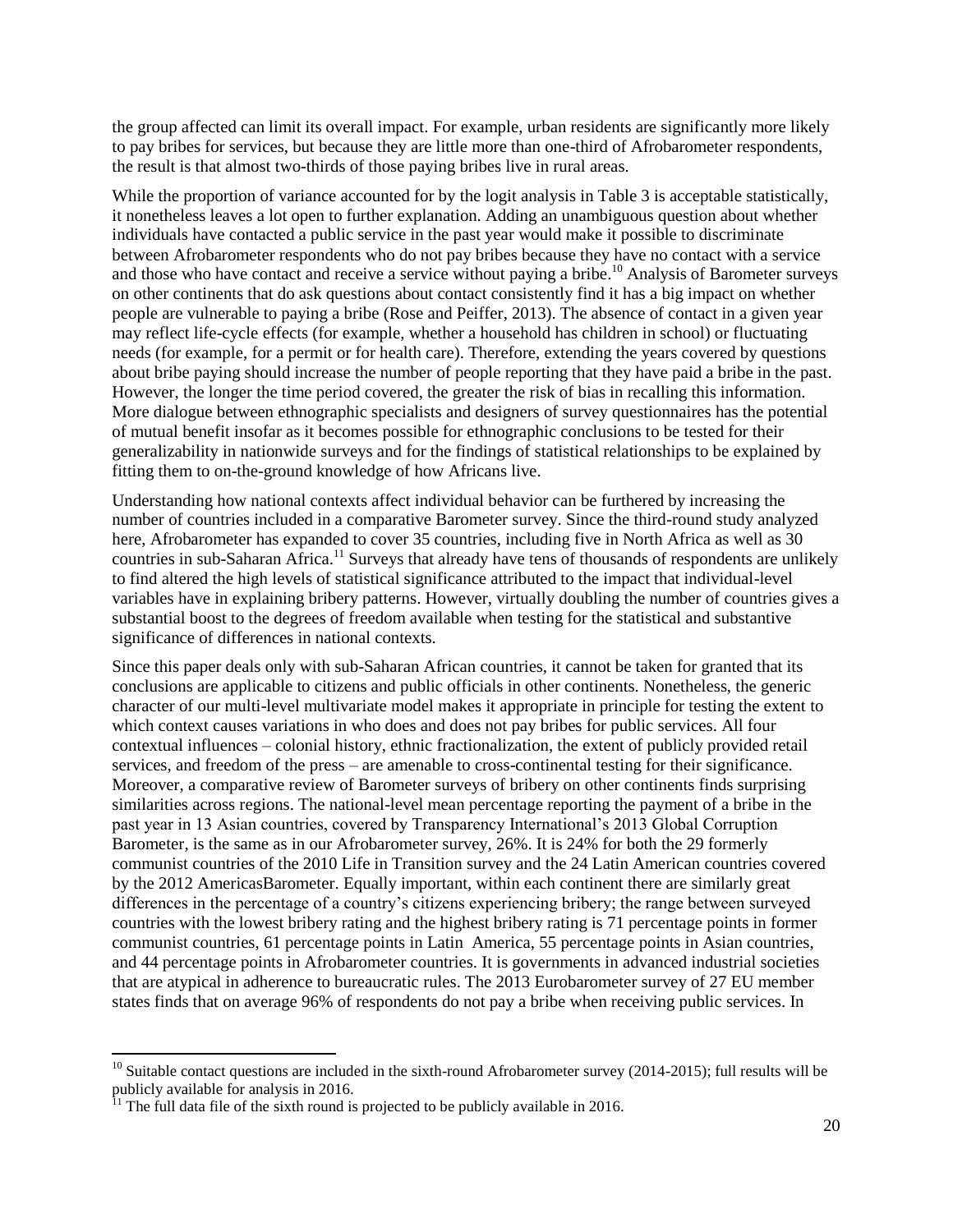other words, considerations of non-generalizability can be raised about theories of bribery based on the experience of Western countries.

For policy makers responsible for anti-corruption policies, this study has both negative and positive implications. Two features of institutional context are not subject to easy or immediate change. Ethnic fractionalization persists even when the boundaries of a state remain unchanged and can lead to political disruptions beyond the capacity of bureaucratic institutions to control. Traditional practices of neopatrimonial governance reflected in measures of social and political capital co-exist with bureaucratic standards, and subjects can use these to exploit regimes that they see as exploiting them.

Two influences identified in our logit analysis – the scale of provision of public services and the freedom of the press – are amenable to government action. Since it is scarcity that encourages bribery, greater provision of health and education services should decrease the number of citizens paying bribes. With limits to the revenue that a developing country can raise, this would require reducing expenditures on other activities of government. Insofar as capital-intensive spending on infrastructure projects and military equipment attracts bribes from those wanting contracts, then switching money to health and education could have a double impact in reducing bribery. Since government regulations controlling the media are a major limitation on freedom of the press, this civil-society check on corruption can be strengthened if policy makers repeal regulations that reduce the capacity of the media to publicize wrongdoing. Not least, major variations between African countries in the incidence of bribery offer an alternative to reducing corruption by adopting Western-developed institutions and procedures. Instead, they suggest that an African government whose leaders wanted to take effective action to reduce corruption could look for lessons to other African countries.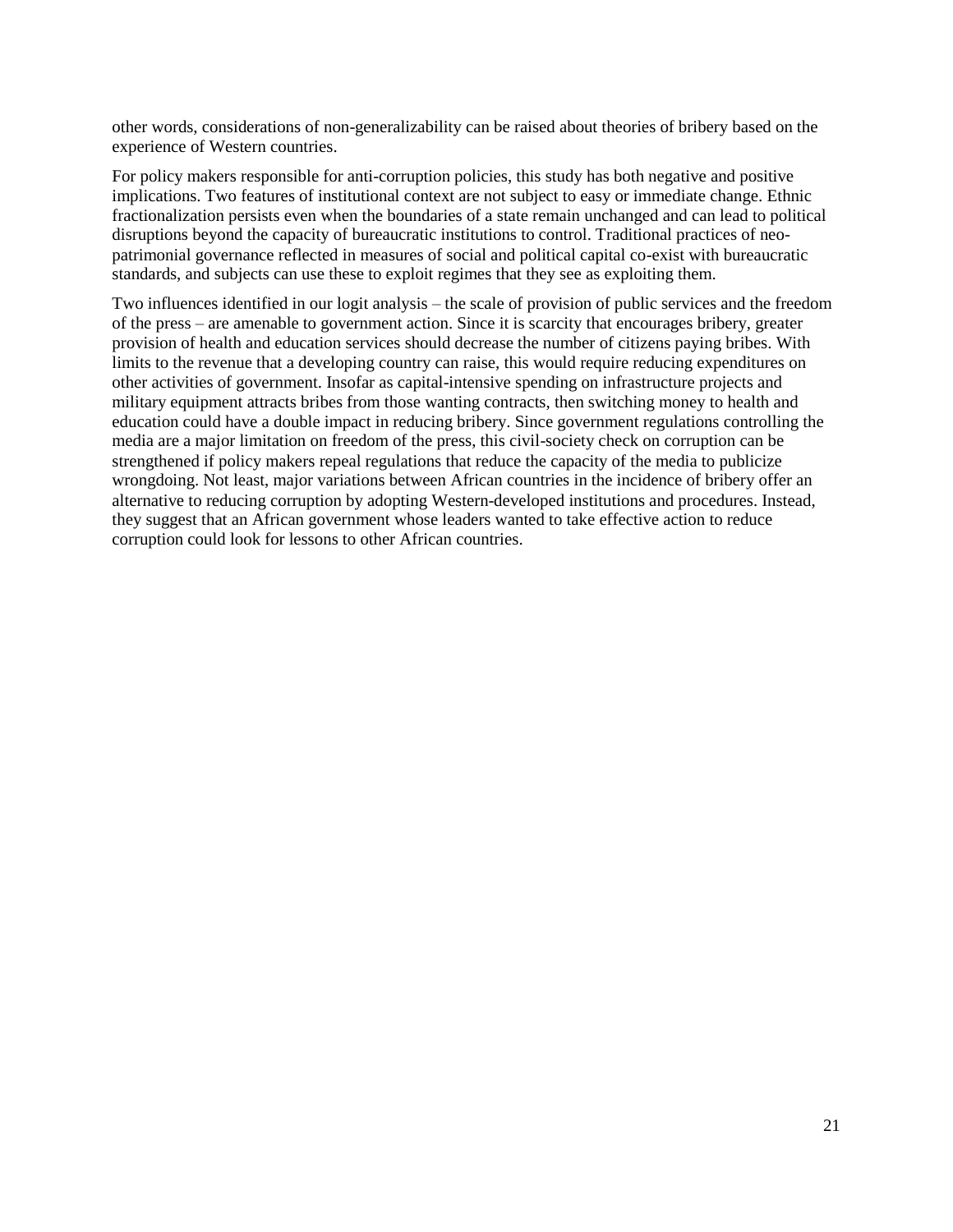#### **REFERENCES**

- Aboderin, I. (2011). *Intergenerational support and old age in Africa*. New Brunswick, NJ: Transaction Books.
- Acemoglu, D., Johnson, S., & Robinson, J. (2000). Colonial origins of comparative development: an empirical investigation. *The American Economic Review,* 91(5), 1369-1401.
- Aidt, T. (2011). The causes of corruption. In *Centre for Economic Studies ifo DICE Report* 2, 15-19, Munich.
- AmericasBarometer by the Latin American Public Opinion Project (LAPOP), www.LapopSurveys.org.
- Andersson, S., & Heywood, P. (2009). The politics of perception. *Political Studies.* 57(4), 746-767.
- Andvig, J. (2008). Corruption in Sub-Saharan Africa and its sources of evidence. *Norwegian Institute of International Affairs Working Paper*, No. 744, Oslo.
- Azam, J. (2006). The paradox of power reconsidered: A theory of political regimes in Africa. *Journal of African Economics,* 151, 26-58.
- Banerjee, A., Mullamathan, S., & Hanna, R. (2012). Corruption. Boston: National Bureau of Economic Research, NBER Working Paper No. 17968.
- Bardhan, P. (1997). Corruption and development: A review of the issues. *Journal of Economic Literature,*  35, 1320-1346.
- Bayart, J. (1993). *The state in Africa: The politics of the belly.* London: Longman.
- Becker, G. (1968). Crime and punishment: An economic approach. *The Journal of Political Economy,* 169–217.
- Bleich, E. (2005). The legacies of history. *Theory and Society*, 3(4), 171-195.
- Blundo, G., & Olivier de Sardan, J. (2006). *Everyday corruption and the state.* London: Zed Books.
- Boko, S., Baliamoune-Lutz, M., & Sitawa, K. (2005). *Women in African development.* Princeton, NJ: African World Press.
- Bratton, M. (2008). Poor people and democratic citizenship in Africa, in Anirudh Krishna, ed., *Poverty, Participation, and Democracy* (pp. 28-65). Cambridge: Cambridge University Press.
- Bratton, M., Mattes, R., & Gyimah-Boadi, E. (2005). *Public opinion, democracy and market reform in Africa.* New York: Cambridge University Press.
- Chabal, P., & Daloz, J. (1999). *Africa works: Disorder as political instrument.* Bloomington: Indiana University Press.
- Coleman, J. (1990). *Foundations of social theory.* Cambridge: Harvard University Press.
- Deininger, K., & Mpuga, P. (2005). Does greater accountability improve the quality of public service delivery? Evidence from Uganda. *World Development,* 33(1), 171-191.
- Donchev, D., & Ujhelyi, G. (2014). What do corruption indices measure? *Economics & Politics,* 26(2), 309-331.
- Easterly, W., & Levine, R. (1997). Africa"s growth tragedy: Policies and ethnic divisions. *Quarterly Journal of Economics*, 112, 1203-50.
- Ekeh, P. (1975). Colonialism and the two publics in Africa: A theoretical statement. *Comparative Studies in Society and History*, 17 (1), 91-112.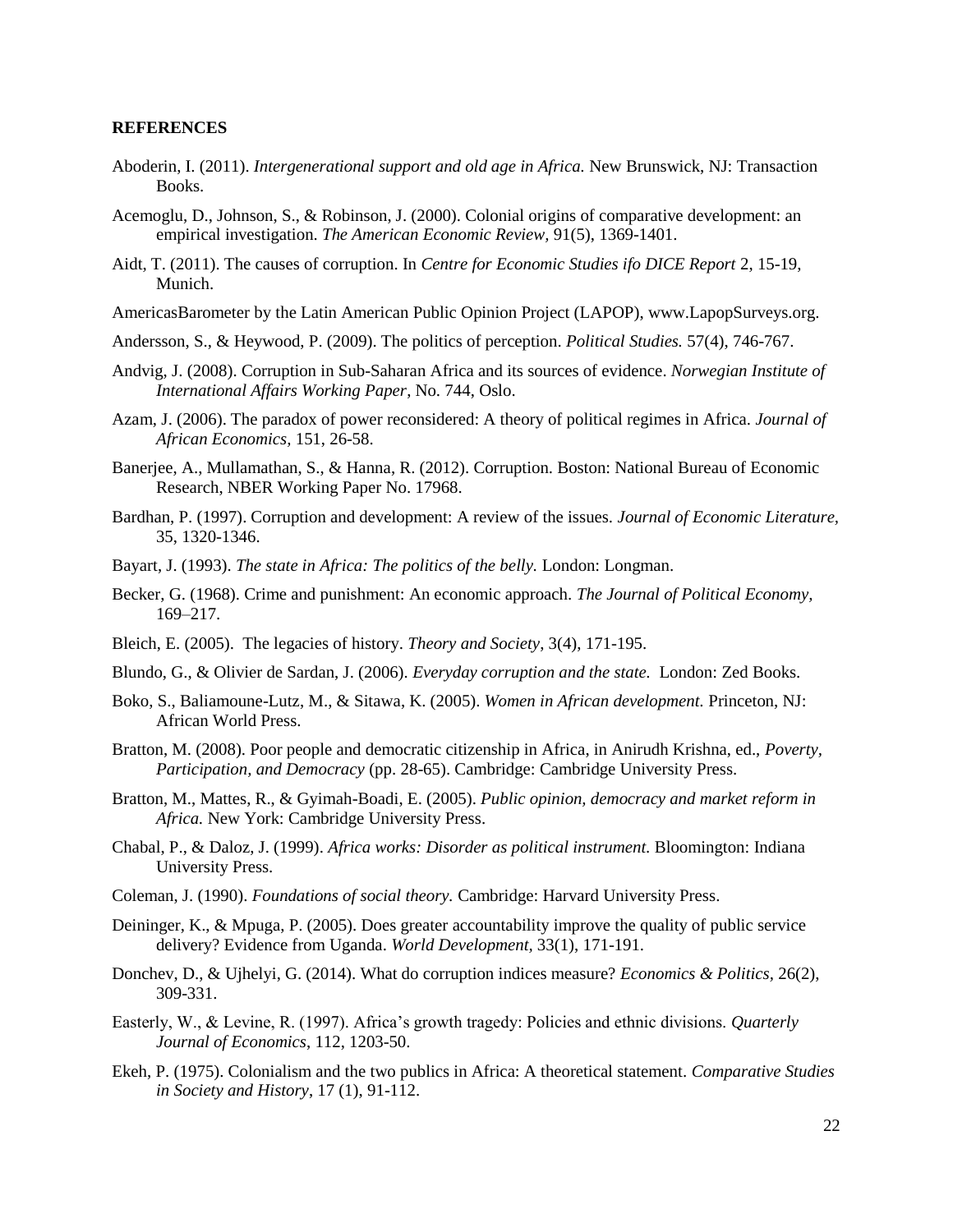- Englebert, P. (2000). *State legitimacy and development in Africa.* Boulder, CO: Lynne Rienner Publishers.
- Eurobarometer, 2014. *Corruption: Special Eurobarometer 397*. Brussels: European Commission.
- Freille, S., Haque, M., & Kneller, R. (2007). A contribution to the empirics of press freedom and corruption. *European Journal of Political Economy*, 23(4), 838-862.
- Gyimah-Brempong, K. (2002). Corruption, economic growth, and income inequality in Africa. *Economics of Governance,* 3, 183-209.
- Heidenheimer, A., & Johnston, M. (2004). *Political corruption.* New Brunswick, NJ: Transaction Publishers.
- Helman, J. (1998). Winners take all: The politics of partial reform in postcommunist transitions. *World Politics,* 50, 203-234.
- Heywood, P., & Rose, J. (2014). "Close but no cigar": The measurement of corruption. *Journal of Public Policy,* First View, 1-23.
- Hills, J., LeGrand, J., & Piachaud, D. eds. (2002). *Understanding social exclusion*. Oxford: Oxford University Press.
- Hirschman, A. (1970). *Exit, voice and loyalty.* Cambridge, MA: Harvard University Press.
- Hofstede, G. (1997). *Cultures and organizations: Software of the mind.* London: McGraw Hill.
- Hofstede, G. (1999). Problems remain, but theories will change: The universal and the specific in 21<sup>st</sup> century global management. *Organizational Dynamics,* 28(1), 34-44.
- Hunt, J. (2007). How corruption hits people when they are down. *Journal of Development Economics,* 84, 574-589.
- Hunt, J., & Laszlo, S. (2012). Is bribery really regressive? Bribery"s costs, benefits and mechanisms. *World Development,* 40, 355-372.
- Husted, B. (1999). Wealth, culture and corruption. *Journal of Internaitonal Business Studies,* 30(2), 339- 360.
- Jerven, M. (2013). *Poor numbers: How we are misled by African development statistics and what to do about it.* Ithaca, NY: Cornell University Press.
- Joierman, S. (2001). Inherited legal systems and effective rule of law: Africa and the colonial legacy. *The Journal of Modern African Studies,* 39(4), 571-596.
- Justesen, M.,, & Bjornskov, C. (2012). Exploiting the poor: Bureaucratic corruption and poverty in Africa. *World Development,* 58, 106-115.
- Karklins, R. (2005). *The system made me do it: Corruption in post-communist societies.* London: Sharpe Inc.
- Karp, J., & Brockington, D. (2005). Social desirability and response validity. *Journal of Politics,* 67(3), 825-840.
- Kevane, M. (2004). *Women and development in Africa.* Boulder, CO: Lynne Rienner Publishers.
- Klitgaard, R. (1988). *Controlling corruption.* Berkeley, CA: University of California Press.
- Knack, S., & Keefer, P. (1997). Does social capital have an economic pay-off? A cross-country investigation. *The Quarterly Journal of Economics,* 112(4), 1251-1288.
- Krishna, A. (2007). Poverty and health: Defeating poverty by going to the roots. *Development,* 50, 63-69.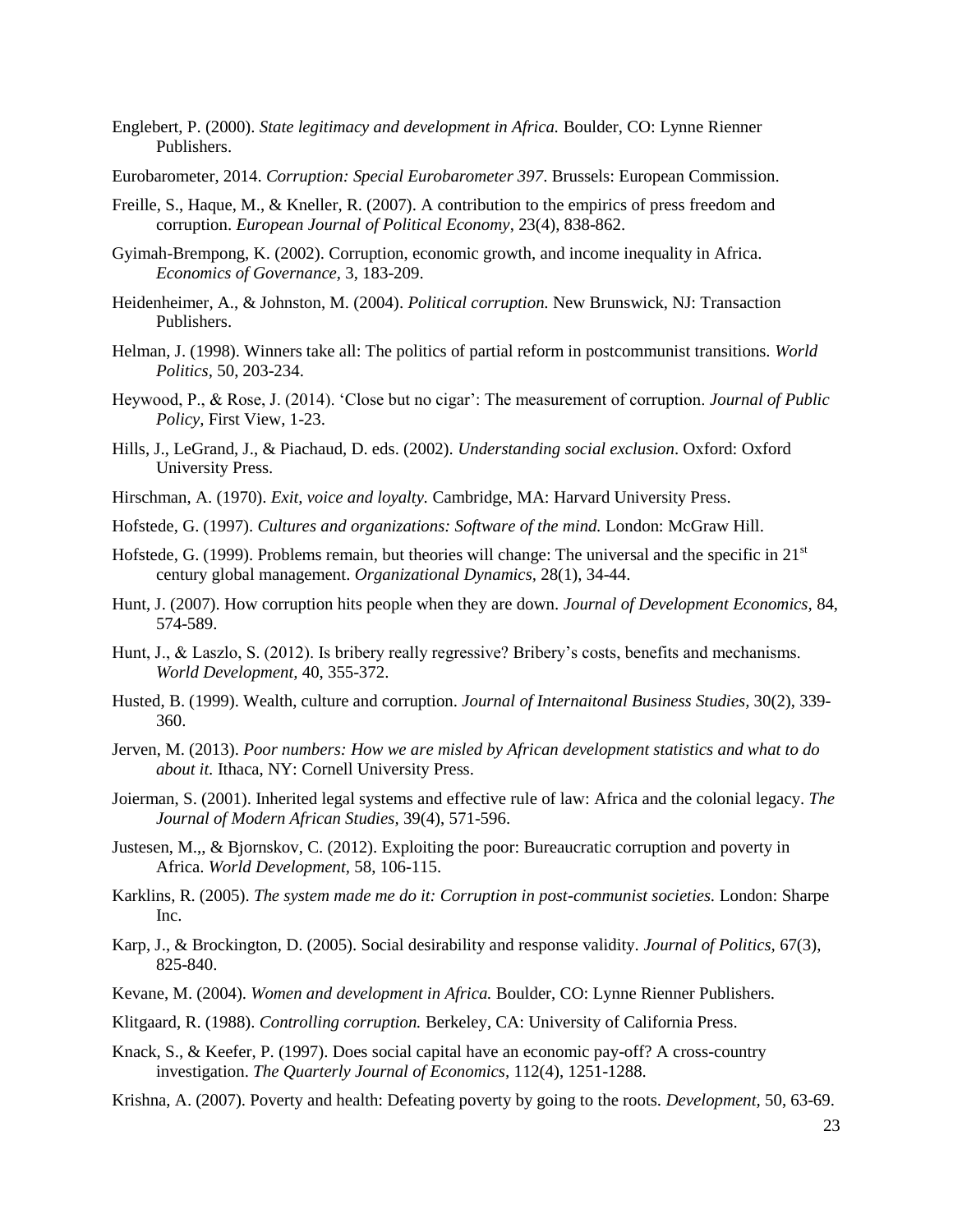- La Porta, R., Lopez de Silanes, F., Shleifer, A., & Vishny, R. W. (1999). The quality of government. *Journal of Economics, Law and Organization,* 15(1), 222-79.
- LaPalombara, J. (1963). *Bureaucracy and political development.* Princeton, NJ: Princeton University Press.
- Lessman, C., & Markwardt, G. (2010). One size fits all? *World Development*, 38(4), 631-646.
- Life in Transition Survey II. European Bank for Reconstruction and Development. Accessed: http://www.ebrd.com/pages/research/publications/special/transitionII.shtml
- Lin, M., & Yu, C. (2014). Can corruption be measured? Comparing global versus local perceptions of corruption in East and Southeast Asia. *Journal of Comparative Policy Analysis,* 16(2), 140-157.
- Mamdani, M. (1996). *Citizen and subject.* Princeton, NJ: Princeton University Press.
- Martin, K. D., Cullen, J. B., Johnson, J. L., & Parboteeah, K. P. (2007). Deciding to bribe: A cross-level analysis of firm and home country influences on bribery activity. *Academy of Management Journal*, 50(6), 1401.
- Médard, J. (2004). Corruption in the neo-patrimonial states of sub-Saharan Africa. In Heidenheimer, A., & Johnston, M. *Political corruption* (pp. 379-402). New Brunswick, NJ: Transaction Publishers.
- Mocan, N. (2008). What determines corruption? International evidence from microdata. *Economic Inquiry,* 46, 492-510.
- Mungiu-Pippidi, A. (2013). *Controlling corruption in Europe*. Opladen: Barbara Budrich.
- Norad (2011). *Contextual choices in fighting corruption: Lessons learned*. Oslo: Norwegian Agency for Development Cooperation Report 4.
- Norris, P. (2014). Watchdog journalism. In Bovens, M., Goodin, R. E., & Schillemans, T., eds., *The Oxford Handbook of Public Accountability* (pp. 525-544). Oxford: Oxford University Press
- Olivier de Sardan, J. (1999). A moral economy of corruption in Africa? *The Journal of Modern African Studies,* 37(1), 25-52.
- Olken, B. (2009). Corruption perceptions vs. corruption reality. *Journal of Public Economics,* 93(7), 950- 964.
- Persson, A., Rothstein, B., & Teorell, J. (2013). Why anticorruption reforms fail: s
- Systemic corruption as a collective action problem. *Governance*, 26(3), 449-471.
- Poku, N., & Mdee, A. (2011). *Politics in Africa: A new introduction*. London: Zed Books.
- Portes, A. (1998), Social capital: Its origins and applications in modern sociology. *Annual Review of Sociology,* 24, 1-24.
- Posner, D. (2004). Measuring ethnic fractionalization in Africa. *American Journal of Political Science,*  48(4), 849-863.
- Potter, J., & Tavits, M. (2011). Curbing corruption with political institutions. In Rose-Ackerman, S., & Soreide, T., eds., *International Handbook on the Economics of Corruption* (pp. 52-80). Cheltenham: Edward Elgar.
- Putnam, R. (1993). *Making democracy work: Civic traditions in modern Italy.* Princeton, NJ: Princeton University Press.
- Rabe-Hesketh, S., & Skrondal, A. (2012). *Multilevel and longitudinal modelling using Stata, third edition.* College Station, TX: Stata Press.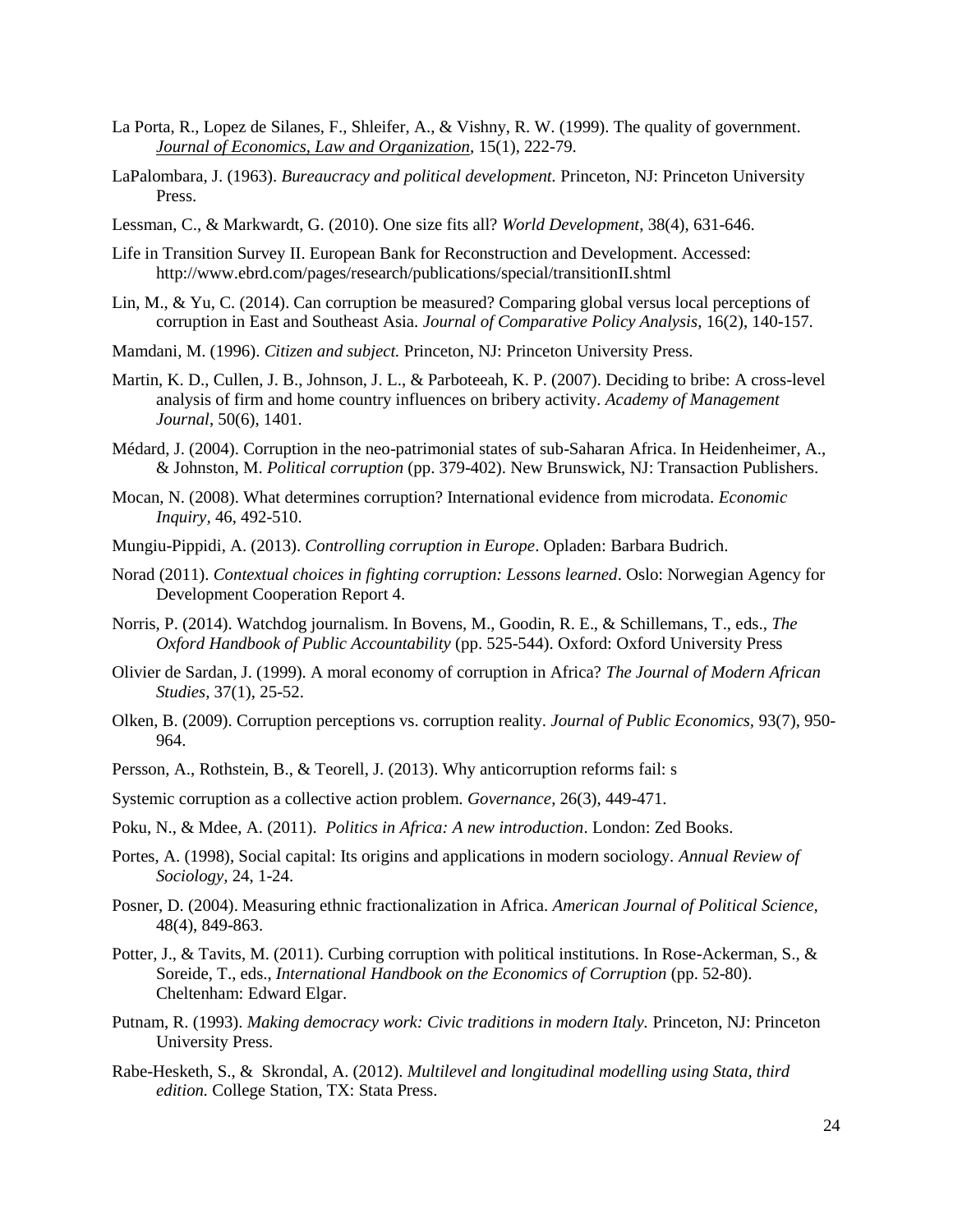- Razafindrakoto, M., & Roubaud, F. (2007). Corruption, institutional discredit, and exclusion of the poor: A poverty trap. *Afrobarometer Working Paper* No. 86.
- Razafindrakoto, M. & Roubaud, F. (2010) Are international databases on corruption reliable? A comparison of expert opinion surveys and household surveys in Sub-Saharan Africa. *World Development,* 38(8), 1057-1069.
- Rose, R., & Mishler, W. (2010). Experience versus perception of corruption: Russia as a test case. *Global Crime,* 11(2), 145-163.
- Rose, R., & Peiffer, C. (2012). Paying bribes to get public services: A comparative guide to concepts and measures. *Studies in Public Policy,* No. 494. Glasgow: University of Strathclyde.
- Rose, R., & Peiffer, C. (2013). Contact comes first: A two-step model of paying bribes. *Studies in Public Policy* No. 508. Glasgow: University of Strathclyde.
- Rose-Ackerman, S., & Soreide, T., eds. (2011). *International Handbook on the Economics of Corruption, Vol. 2*. Cheltenham: Edward Elgar.
- Rothstein, B. (2011). Anti-corruption: The indirect "big bang" approach. *Review of International Political Economy,* 18(2), 228-250.
- Sachs, J., & Warner, A. (1997). Sources of slow growth in African economies. *Journal of African Economies,* 6(3), 335-376.
- Sampford, C., Shacklock, A., Connors, C., & Galtung, F. (2006). *Measuring corruption.* Hampshire, England: Ashgate Publishing Limited.
- Samuelson, P. (1954). The pure theory of public expenditure. *The Review of Economics and Statistics,*  36(4), 387-389.
- Schumpeter, J. (1952). *Capitalism, socialism and democracy, 4th edition*. London: Allen and Unwin.
- Serra, D., & Wantchekon, L. eds. (2012). *New advances in experimental research on corruption*. Bingley, Yorks: Emerald Books.
- Smith, D. (2001). Kinship and corruption in contemporary Nigeria. *Ethnos: Journal of Anthropology,*  66(3), 344-364.
- Smith, D. (2007). *A culture of corruption: everyday deception and popular discontent in Nigeria.*  Princeton, NJ: Princeton University Press.
- Tänzler, K., Mara, K., & Giannakopoulos A., eds. (2012). *The social construction of corruption in Europe.* Aldershot: Ashgate.
- Tetlock, P. (2005). *Expert political judgement: How good is it? How can we know?* Princeton, NJ: Princeton University Press.
- Torsello, D. (2011). The ethnography of corruption. Gothenburg: University of Gothenburg, Quality of Government Working Paper 2011:2.
- Transparency International (2014). Corruption Perceptions Index. http://cpi.transparency.org/cpi/.
- Transparency International (2013). Global Corruption Barometer 2013. Berlin: Transparency International.
- Treisman, D. (2000). The causes of corruption: a cross-national study. *Journal of Public Economics.*  76(3), 399-457.
- Treisman, D. (2007). What have we learned about the causes of corruption from ten years of crossnational empirical research? *Annual Review of Political Science,* 10, 211-244.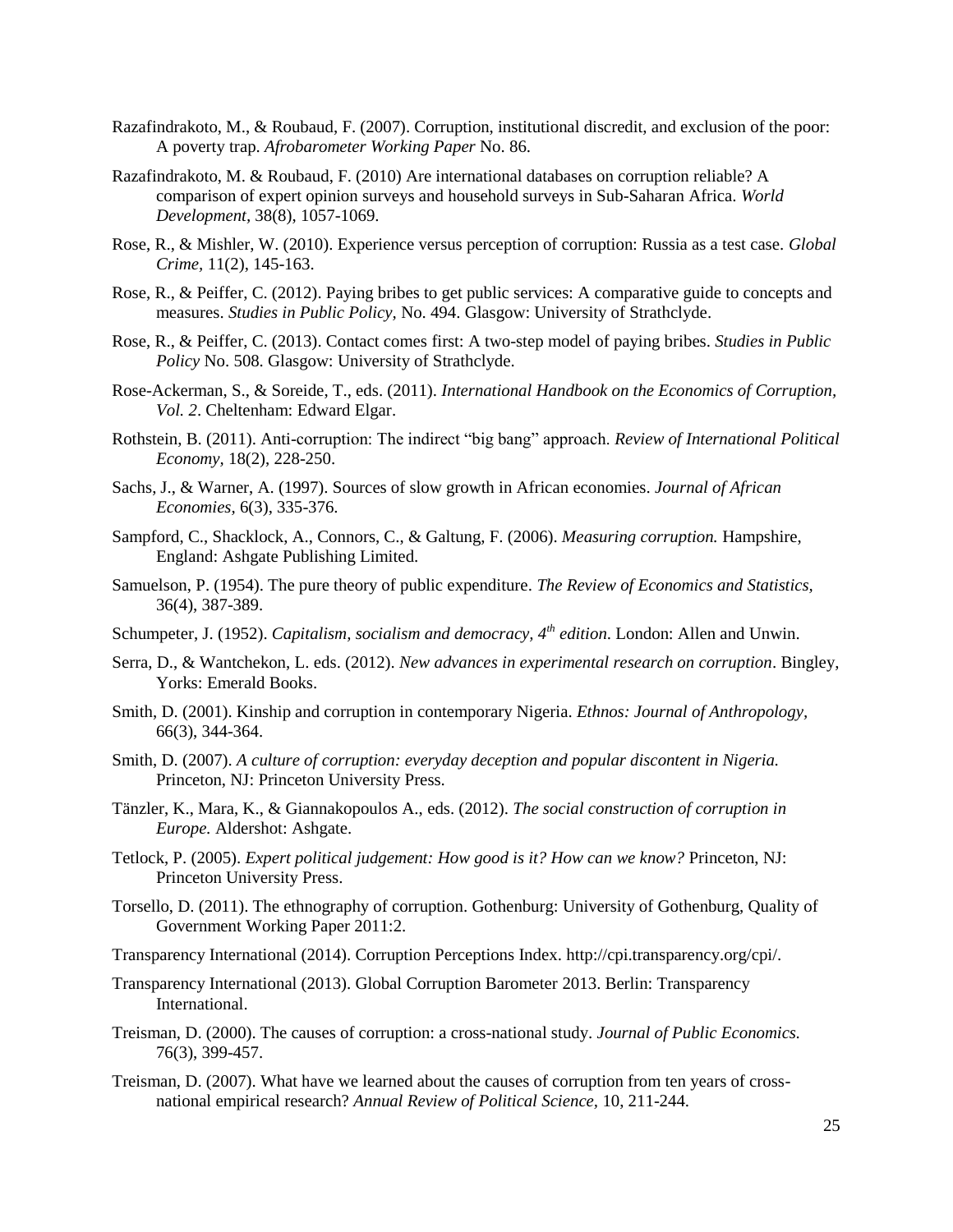- Ufere, N., Perelli, S., Boland, R., & Carlsson, B. (2012). Merchants of corruption. *World Development*, 40(12), 2440-2453.
- Uribe, C. (2014). The dark side of social capital re-examined from a policy analysis perspective. *The Journal of Comparative Policy Analysis.* 16(2), 175-189.
- Vanhanen, T. (1999). Domestic ethnic conflict and ethnic nepotism. *Journal of Peace Research*, 36(1), 55-73.
- Weber, M. (1948). *From Max Weber: essays in sociology.* London: Routledge.
- Weber, M. (1958). *The Protestant ethic and the spirit of capitalism*. New York: Scribner's Press.
- Wooldridge, J. (2009). *Introductory econometrics, fourth edition.* Mason, OH: South-Western Cengage Learning.
- World Bank (2013). *Worldwide Governance Indicators*. Retrieved from: http://info.worldbank.org/governance/wgi/index.asp.
- World Bank (2013a). *World Governance Indicators Aggregation Methodology.* Retrieved from: <http://info.worldbank.org/governance/wgi/index.aspx#doc-methodology>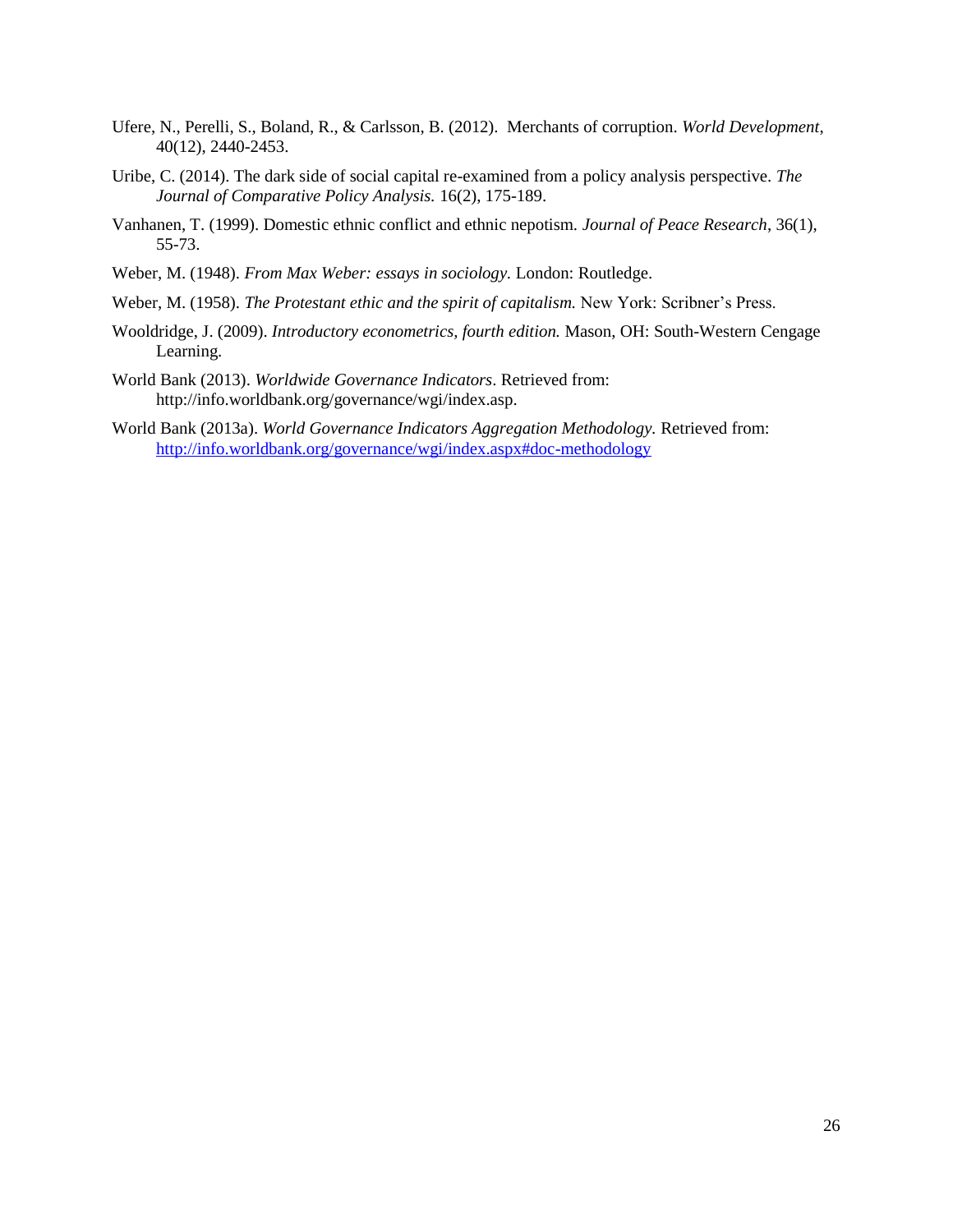# **Appendix: List of Variables**

| Variable                     | Mean | Std  | Values &  | <b>Construction notes</b>                                                                                                                                                                       |
|------------------------------|------|------|-----------|-------------------------------------------------------------------------------------------------------------------------------------------------------------------------------------------------|
|                              |      | Dev. | Range     |                                                                                                                                                                                                 |
| Dependent                    |      |      |           |                                                                                                                                                                                                 |
| Bribe any                    | 0.26 | 0.44 | 0,1       | 1 bribe for any of the services; 0 all others                                                                                                                                                   |
| Socio-economic resources     |      |      |           |                                                                                                                                                                                                 |
| Degree of poverty            | 1.30 | 0.95 | $0 - 4$   | Mean response to how often gone without several goods                                                                                                                                           |
| Education                    | 1.76 | 1.21 | $0 - 4$   | 0 none, 1 some primary, 2 primary, 3 secondary, 4 post-secondary                                                                                                                                |
| <b>Social inclusion</b>      |      |      |           |                                                                                                                                                                                                 |
| Urban                        | 0.10 | 0.29 | 0,1       | 1 if urban; 0 if rural                                                                                                                                                                          |
| Female                       | 0.50 | 0.50 | 0,1       | 1 female; 0 male                                                                                                                                                                                |
| Older age: $+60$             | 0.10 | 0.29 | 0,1       | 1 if $60+$ years old; 0 if not                                                                                                                                                                  |
| Social and political capital |      |      |           |                                                                                                                                                                                                 |
| Member, voluntary ass'n      | 0.38 | 0.49 | 0,1       | 1 if a member of 3 types of voluntary associations; 0 all others                                                                                                                                |
| Religious contact            | 0.40 | 0.48 | 0,1       | 1 if had contact with a religious leader to solve problem; 0 if not                                                                                                                             |
| <b>Traditional contact</b>   | 0.22 | 0.41 | 0,1       | 1 if had contact with a traditional leader to solve problem; 0 if not                                                                                                                           |
| Political contacts           | 0.34 | 0.47 | 0,1       | 1 if had contact with a local councilor, MP, official at gov't ministry, or political party<br>official to solve problem; 0 if not                                                              |
| Has patron                   | 0.18 | 0.38 | 0,1       | 1 if has been personally offered money or goods in return for a vote; 0 if not                                                                                                                  |
| Party identified             | 0.61 | 0.49 | 0,1       | 1 if indicates at least somewhat close to party; 0 all others                                                                                                                                   |
| <b>Conflicting norms</b>     |      |      |           |                                                                                                                                                                                                 |
| Perceived corrupt            | 1.33 | 1.17 | $0 - 4$   | Number of times officials in police, local government, health, and education perceived                                                                                                          |
|                              |      |      |           | to be mostly or all corrupt.                                                                                                                                                                    |
| Corruption wrong             | 0.78 | 0.41 | 0,1       | 1 if thinks gov't official asking for a bribe is wrong and punishable; 0 all others                                                                                                             |
| <b>Contextual</b>            |      |      |           |                                                                                                                                                                                                 |
| British legacy               | 0.57 | 0.50 | 0,1       | 1 if former British colony; 0 if not.                                                                                                                                                           |
| Ethnic fractionalization     | 4.15 | 2.25 | $0 - 7.1$ | Posner (2004), Politically Relevant Ethnic Groups; higher score indicates greater ethnic                                                                                                        |
|                              |      |      |           | fractionalization. Rescaled to 0-10.                                                                                                                                                            |
| More public services         | 5.20 | 2.02 | 3.05-9.18 | Average of % births attended by skilled health staff for 2005 or closest year and %<br>secondary school enrollment (gross) for 2005 or closest year from World Bank's WDI;<br>rescaled to 0-10. |
| Freer press                  | 8.16 | 1.35 | 3.67-9.55 | Reporters Sans Frontières Free Press Index score; inverted (101 minus original) so that<br>higher score indicates more freedom. en.rsf.org; rescaled to 0-10.                                   |

*Note: The small number of missing values and "Don't know" replies are imputed to the country mean.*